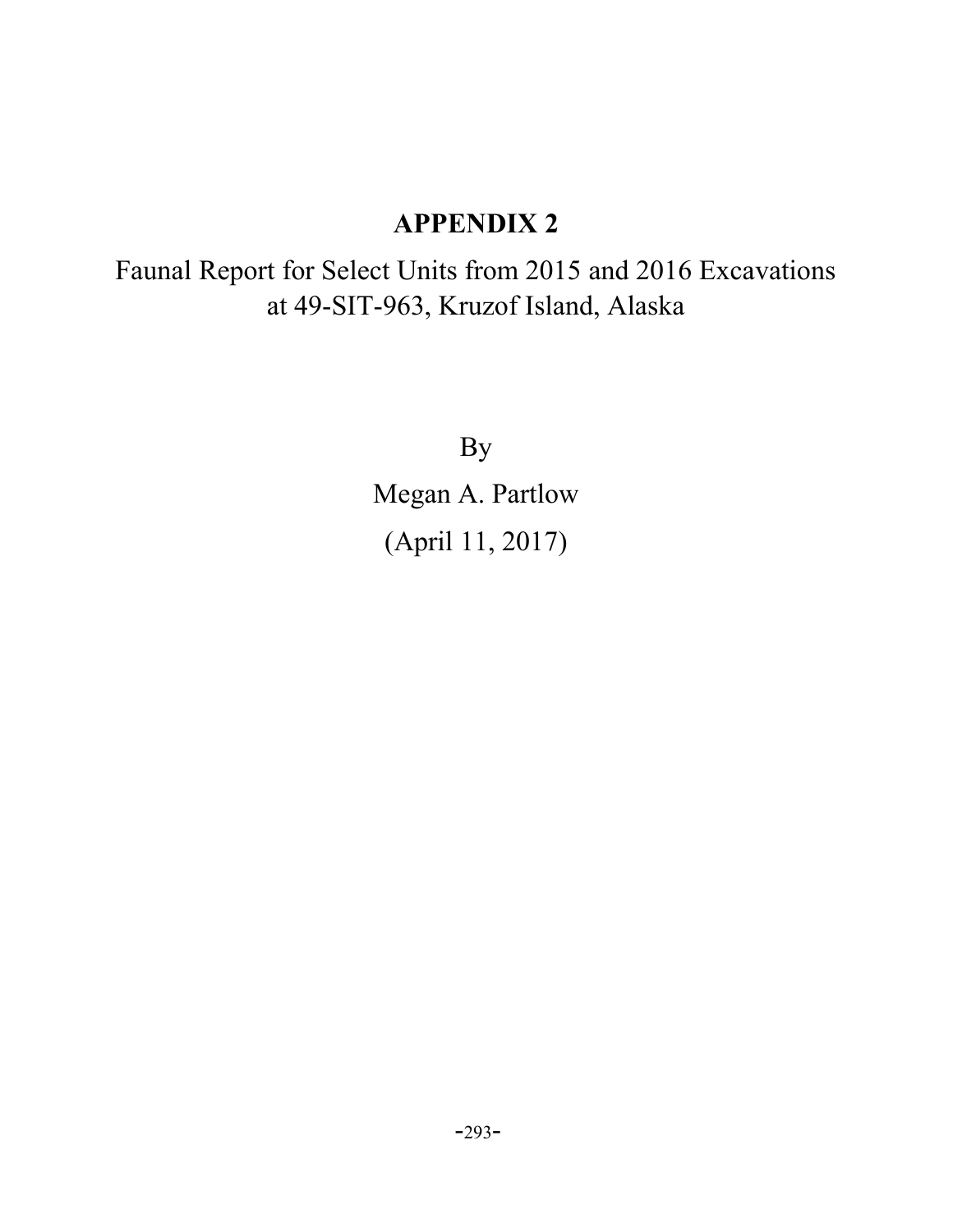# **Faunal Report for Select Units from 2015 and 2016 Excavations at 49-SIT-963, Kruzof Island, Alaska**

By Megan A. Partlow (April 11, 2017)

# **ABSTRACT**

A total of 2,896 faunal specimens were analyzed from eight analytical units of the 49-SIT-963 site, located on Kruzof Island, Alaska. The faunal remains had varying degrees of association with the survivors of the *Neva* shipwreck of January 1813. The most secure association with the survivors comes from the North Block and the Survivors Terrace Midden and Burial assemblages which produced the remains of harbor seal, Sitka black-tailed deer, and eagle, with a few remains of salmon or trout and lingcod. All of these species could have been caught by the *Neva* survivors in winter. Excavation unit N105/E101.5, which is probably not associated with the *Neva* survivors, produced a very different faunal assemblage dominated by sea otter and American beaver. Sea otter would have been difficult for the survivors to hunt without boats or the requisite skills. Because it is unclear whether American beaver existed on Kruzof Island prior to ca. 1925, their remains could provide ancient DNA for future phylogenetic research into island endemism.

# **INTRODUCTION**

This report describes the results from analysis of faunal remains recovered from the 2015 and 2016 excavations at 49-SIT-963, on Kruzof Island, Alaska, under contract to David McMahan. Faunal remains were recovered from many different areas of the site, with varying degrees of association with the survivors of the *Neva* shipwreck of January 1813. The faunal assemblage reported here is from eight analytical units, not including the Kitchen Terrace area (fauna recovered from that area has not been analyzed by the author and is not covered in this report). Included are six proveniences on the Survivor's Terrace (midden, burial, Block 1 or North Block, Block 2 or South Block, N105 E101.5, and N102 E101), plus a metal detector probe unit (MD-A2). The remaining analytical unit includes fauna from the sod layer separated out due to its possible more-recent age, as well as fauna from uncertain proveniences. Based on artifact distributions and stratigraphy, site areas with the most secure association with the survivors of the *Neva* shipwreck are the North Block, the Survivors Terrace Midden, and the Survivors Terrace Burial. The South Block appears to contain materials from the 1813 shipwreck survivors as well as a later mid-nineteenth century use of the site. The association of other areas of the site is less clear.

#### **METHODS**

The basic analytical unit used in the analysis was an individual bone or bone fragment, referred to as a "specimen." Each specimen was examined and identified to taxon, element, portion, landmark and side as possible. Element portions used in this analysis are modified from those defined by Todd (1987). Specimens not identified to element were coded as "longbone" or "unidentified" as appropriate. Longbone shaft fragments were coded as "shaft" when more than 1/2 of the diameter was present and "shaft flake" when less than 1/2 of the diameter was present.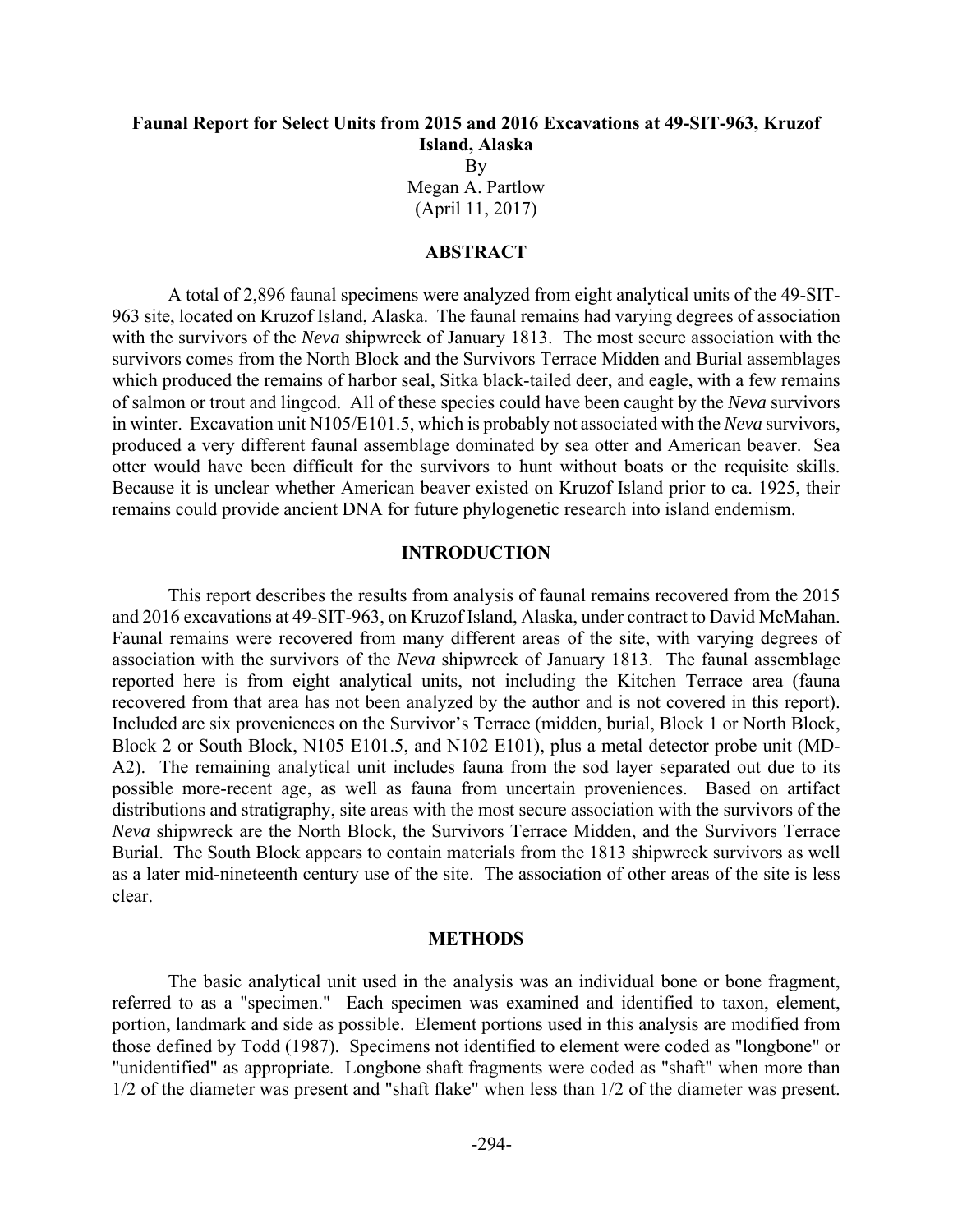Identified bones were assigned to taxon by direct comparison with modern osteological specimens housed at the Zooarchaeology Laboratory at Central Washington University, the Burke Museum in Seattle, and with published reference manuals (*e.g*., Gilbert 1990; Post 2004, 2014). Mammals not identified to taxon were placed as possible into Thomas's (1969) five size class system, with an additional class (VI) for very large mammals over 200 kg (*e.g.,* elk, sea lion). Identifications were made conservatively due to bone fragmentation. All taxa with present or historic distributions along the southeastern Alaska panhandle were considered for comparison. The potential taxa are based upon the geographic distributions provided by the Alaska Department of Fish and Game ([ADF&G] 2015), Mecklenburg et al. 2002, and Whitaker (1980). Taxonomic names follow the Integrated Taxonomic Information System (2016) online.

A number of taphonomic and other variables were recorded for each specimen: burning, weathering stage, root etching, breakage type, age indicators, and maximum length. Weathering stage was recorded as Stage 0 (unweathered) to Stage 5 (falling apart) after Behrensmeyer (1978), Lyman and Fox (1989), and Todd et al*.* (1987). The surface of each specimen was examined with the use of a 15X hand lens for signs of modification (*e.g*., cutmarks, rodent gnawing).

All faunal data were entered into an Excel spreadsheet. Taxonomic abundance was measured using both number of identified specimens (NISP; Payne 1975) and minimum number of individuals (MNI; White 1953) counts. Discrete bone morphological features ("landmarks") and bone portions of each element were used to calculate the minimum number of elements (MNE; Bunn 1982). MNI estimates were calculated by taking the highest count of left or right MNE for each taxon. A minimum distinction approach was taken where size and visual comparisons were not used for minimum number estimates.

# **RESULTS**

A total of 2,896 faunal specimens were identified from 49-SIT-963, 978 from the 2015 excavations and 1,918 from the 2016 excavations (Table 1). The faunal assemblage came from seven different areas of the site, plus an unassigned analytical unit (e.g. from the sod layer). Excavation Unit N105/E101 produced the largest assemblage at 44% (1,279/2,896) of NISP.

The majority of the faunal specimens (not including the three shell) recovered from the site as a whole were calcined or blackened (99%; 2,857/2,893); only 24 bone specimens showed no signs of burning, while 12 specimens exhibited staining possibly from burning. The majority of the specimens were highly fragmented. For example, only 8% (191/2,411) of the mammal remains were identified beyond a size class.

| <b>Analytical Unit</b>                                       | <b>NISP</b> |
|--------------------------------------------------------------|-------------|
| 1) Survivors Terrace Midden (N134/E99 & N135/E99)            | 300         |
| 2) Survivors Terrace Burial (N134/E99 & N135/E99)            | 278         |
| 3) Block 1 (North Block-Survivors Terrace)                   | 63          |
| 4) Block 2 (South Block-Survivors Terrace)                   | 906         |
| 5) N105/E101.5 (Survivors Terrace)                           | 1,279       |
| 6) N102/E101 (Survivors Terrace)                             | 11          |
| 7) Metal Detector Locate Test (MD A-2)                       | 37          |
| 8) Other (e.g., sod layer and other unassigned proveniences) | 22          |
| Total                                                        | 2.896       |

Table 1: 49-SIT-963 Faunal Counts by Analytical Unit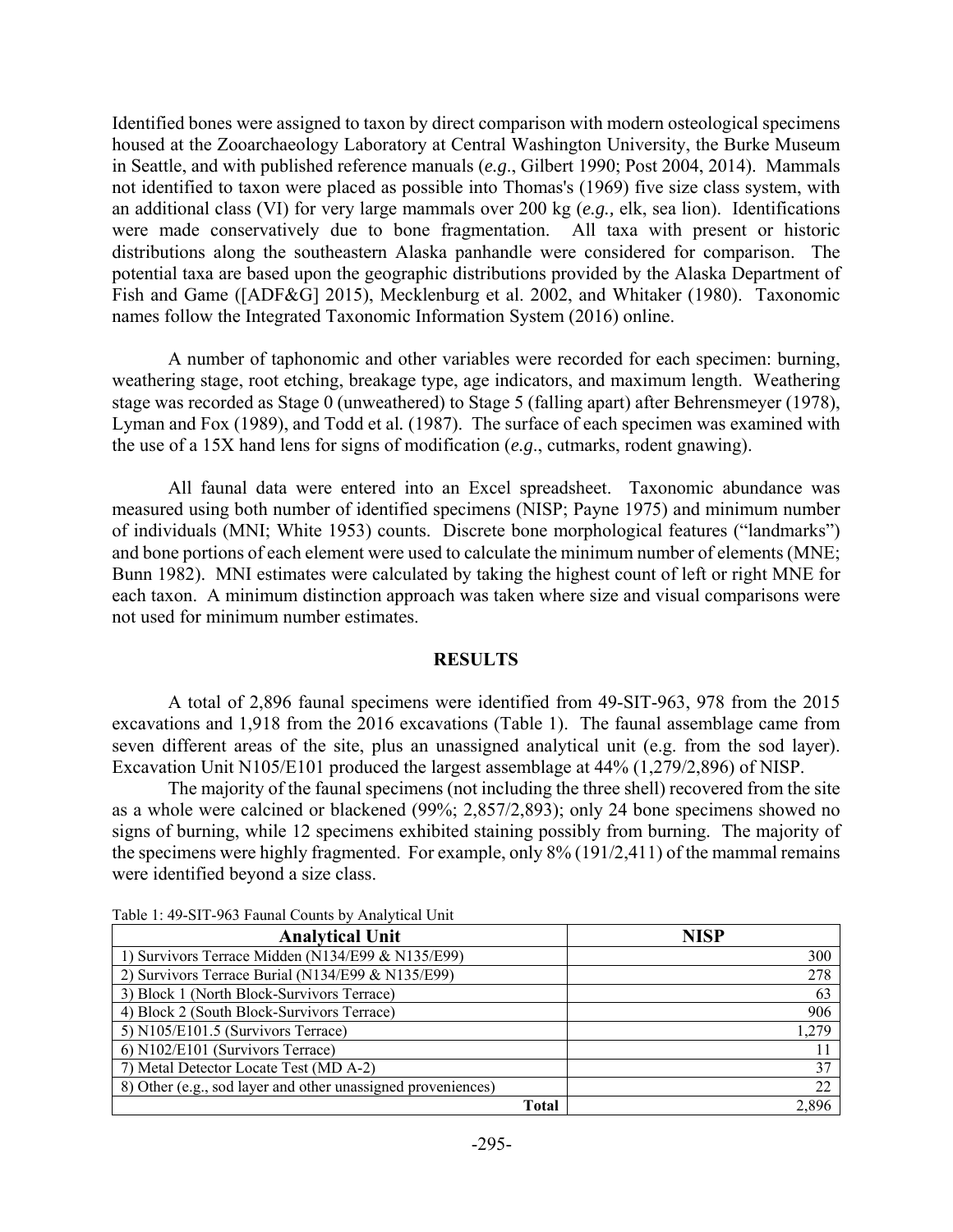Identified taxa include American beaver *(Castor canadensis*), Steller sea lion (*Eumetopias jubatus*), harbor seal (*Phoca vitulina*), sea otter (*Enhydra lutris*), mink or marten (Subfamily Mustelinae), Sitka black-tailed deer (*Odocoileus hemionus sitkensis*), eagle (*Haliaeetus leucocephalus/Aquila chrysaetos* ), salmon or trout (*Oncorhynchus* sp.), lingcod (*Ophiodon elongatus*), rockfish (*Sebastes* sp.), halibut (*Hippoglossus stenolepis*), and Black Katy chiton (*Katherina tunicata*) (Table 2). Detailed faunal results for each of the eight analytical units are described below.

| Order             | <b>Common Name</b>                | <b>NISP</b>                                      |                |  |  |  |  |  |  |
|-------------------|-----------------------------------|--------------------------------------------------|----------------|--|--|--|--|--|--|
|                   | Class Polyplacophora (chitons)    |                                                  |                |  |  |  |  |  |  |
| Neoloricata       | Katherina tunicata                | <b>Black Katy Chiton</b>                         | 3              |  |  |  |  |  |  |
|                   |                                   |                                                  |                |  |  |  |  |  |  |
| Salmoniformes     | Salmon /trout<br>Oncorhynchus sp. |                                                  |                |  |  |  |  |  |  |
| Scorpaeniformes   | Ophiodon elongatus                | Lingcod                                          |                |  |  |  |  |  |  |
|                   | Sebastes sp.                      | Rockfish                                         | 3              |  |  |  |  |  |  |
| Pleuronectiformes | Hippoglossus stenolepis           | Pacific halibut                                  | 1              |  |  |  |  |  |  |
|                   | Unidentified                      | Flatfish                                         | $\overline{c}$ |  |  |  |  |  |  |
| Unknown           | Unidentified                      | Unidentified fish                                | 17             |  |  |  |  |  |  |
|                   | Class Aves (Birds)                |                                                  |                |  |  |  |  |  |  |
| Accipitriformes   | Haliaeetus leucocephalus/Aquila   | Bald or golden eagle                             | 1              |  |  |  |  |  |  |
|                   | chrysaetos                        |                                                  |                |  |  |  |  |  |  |
|                   | Family Accipitridae               | Hawk or eagle                                    | 5              |  |  |  |  |  |  |
| Unknown           | Unidentified                      | Unidentified bird                                | 167            |  |  |  |  |  |  |
|                   | Class Mammalia (Mammals)          |                                                  |                |  |  |  |  |  |  |
| Rodentia          | Castor canadensis                 | American beaver                                  | 13             |  |  |  |  |  |  |
| Carnivora         | Eumetopias jubatus                | Steller sea lion                                 | $\overline{2}$ |  |  |  |  |  |  |
|                   | Phoca vitulina                    | Harbor seal                                      | 27             |  |  |  |  |  |  |
|                   | Subfamily Lutrinae                | Sea otter or river otter                         |                |  |  |  |  |  |  |
|                   | Enhydra lutris                    | Sea otter                                        | 105            |  |  |  |  |  |  |
|                   | Subfamily Mustelinae              | Mink or marten                                   | 1              |  |  |  |  |  |  |
| Artiodactyla      | Odocoileus hemionus sitkensis     | Sitka black-tailed deer                          | 42             |  |  |  |  |  |  |
|                   | Size Class III                    | Mink-sized                                       | $\overline{3}$ |  |  |  |  |  |  |
|                   | Size Class III-IV                 | Mink to otter-sized                              | $\overline{3}$ |  |  |  |  |  |  |
|                   | Size Class IV                     | Beaver or sea otter-sized                        | 284            |  |  |  |  |  |  |
| Unknown           | Size Class IV-V                   | Sea otter to deer-sized                          | 697            |  |  |  |  |  |  |
|                   | Size Class V                      | Deer or seal-sized                               | 921            |  |  |  |  |  |  |
|                   | Size Class VI+                    | Sea lion-sized or greater<br>Unidentified mammal |                |  |  |  |  |  |  |
|                   | Unidentified                      | 311                                              |                |  |  |  |  |  |  |
|                   |                                   | Total Identified to Class                        | 2,617          |  |  |  |  |  |  |
|                   |                                   | Unidentified                                     | 279            |  |  |  |  |  |  |
|                   |                                   | Total                                            | 2,896          |  |  |  |  |  |  |

Table 2: Summary Faunal Remains from 49-SIT-963

# **1) Survivors Terrace Midden**

The Survivors Terrace Midden consists of a small assemblage of 300 faunal remains recovered from Levels 2 and 3 of excavation unit N134/E99 and Level 3 of excavation unit E135/E99. All specimens were either blackened or calcined. Identified taxa include Sitka blacktailed deer, bald eagle or golden eagle, salmon or trout, and lingcod (Table 3).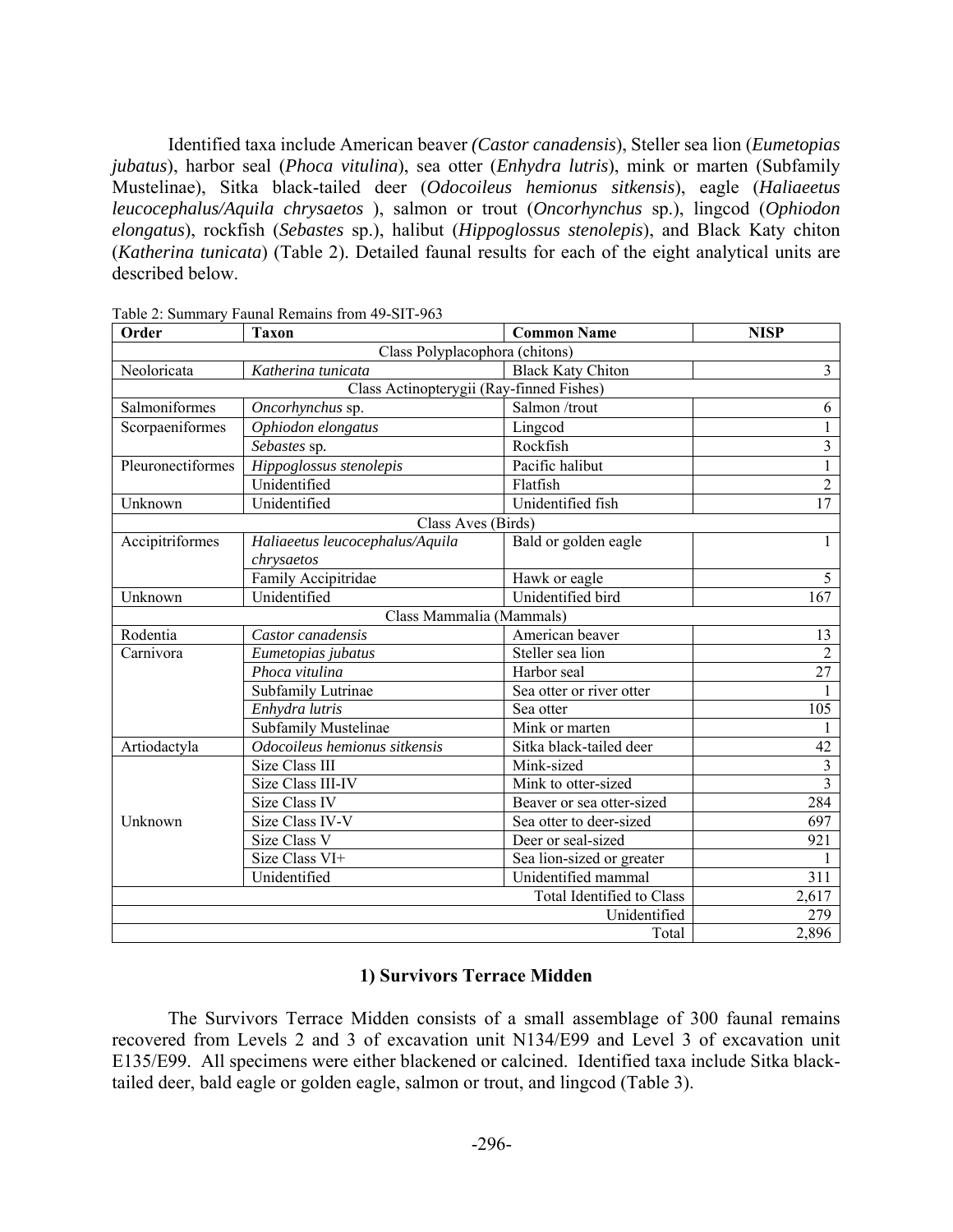| Order                                    | <b>Taxon</b>                               | <b>Common Name</b>        | <b>NISP</b> |  |  |  |  |  |  |
|------------------------------------------|--------------------------------------------|---------------------------|-------------|--|--|--|--|--|--|
| Class Actinopterygii (Ray-finned Fishes) |                                            |                           |             |  |  |  |  |  |  |
| Salmoniformes                            | Oncorhynchus sp.                           | Salmon/trout              | 3           |  |  |  |  |  |  |
| Scorpaeniformes                          | Ophiodon elongatus.                        | Lingcod                   |             |  |  |  |  |  |  |
| Unknown                                  | Unidentified                               | Unidentified fish         | 8           |  |  |  |  |  |  |
|                                          | Class Aves (Birds)                         |                           |             |  |  |  |  |  |  |
| Accipitriformes                          | Haliaeetus leucocephalus/Aquila chrysaetos | Bald eagle/Golden eagle   |             |  |  |  |  |  |  |
|                                          | Subfamily Accipitrinae                     | Hawk or Eagle             | 4           |  |  |  |  |  |  |
| Unknown                                  | Unidentified                               | Unidentified bird         | 99          |  |  |  |  |  |  |
|                                          | Class Mammalia (Mammals)                   |                           |             |  |  |  |  |  |  |
| Artiodactyla                             | Odocoileus hemionus sitkensis              | Sitka black-tailed deer   | 7           |  |  |  |  |  |  |
|                                          | Size Class IV                              | Sea otter -size           |             |  |  |  |  |  |  |
| Unknown                                  | Size Class V                               | Deer-sized                | 8           |  |  |  |  |  |  |
|                                          | Size Class IV-V                            | Sea otter to deer-size    | 24          |  |  |  |  |  |  |
|                                          |                                            | Total Identified to Class | 156         |  |  |  |  |  |  |
|                                          |                                            | Unidentified              | 144         |  |  |  |  |  |  |
|                                          |                                            | Total                     | 300         |  |  |  |  |  |  |

Table 3: Survivors Terrace Midden Faunal Remains

**1) Sitka Black-tailed Deer (***Odocoileus hemionus sitkensis***):** A total of seven specimens were identified as Sitka black-tailed deer. They include a calcined complete right magnum, a calcined metapodial fused distal epiphysis fragment, a calcined complete proximal sesamoid, a calcined complete accessory third phalanx, a calcined first phalanx distal unfused diaphysis, a calcined first phalanx fused distal shaft fragment, and a calcined third phalanx proximal shaft fragment.

**1) Large Mammal:** Another eight specimens identified as mammal Size Class V (deer-size) include a calcined longbone shaft likely from a deer and seven calcined fragments from unknown elements.

A single specimen was identified as Mammal Size Class IV (sea otter-size): a calcined phalanx shaft fragment. Another 24 specimens were identified as Mammal Size Class IV-V (sea otter to deer-size). They include a calcined longbone shaft flake and 23 calcined fragments from unknown elements.

**1) Hawk/Eagle (Family Accipitridae):** A single calcined left coracoid fragment was identified as either Bald Eagle or Golden Eagle. Another four specimens were identified as large hawk or eagle. They include a blackened third phalanx proximal shaft fragment, a calcined third phalanx proximal shaft fragment, and two calcined phalanx distal shaft fragments. An additional 99 specimens identified only to the bird class are from a large bird or birds and may be the remains of a hawk or eagle as well. They include a calcined left coracoid fragment, a calcined right coracoid proximal fragment, two calcined coracoid (sides unknown) fragments, a calcined left ulna proximal shaft fragment, a calcined right ulna distal shaft fragment, a calcined left fibula proximal shaft fragment, a calcined right fibula proximal shaft fragment, a calcined left innominate acetabulum fragment, 69 calcined longbone shaft fragments, a calcined phalanx proximal shaft fragment, and 20 calcined fragments from unknown elements.

**1) Salmon or Trout (***Oncorhynchus* **sp.):** A calcined thoracic vertebra centrum fragment and a calcined vertebra centrum fragment were identified as salmon or trout.

**1) Lingcod (***Ophiodon elongatus***):** A calcined premaxilla fragment was identified as lingcod.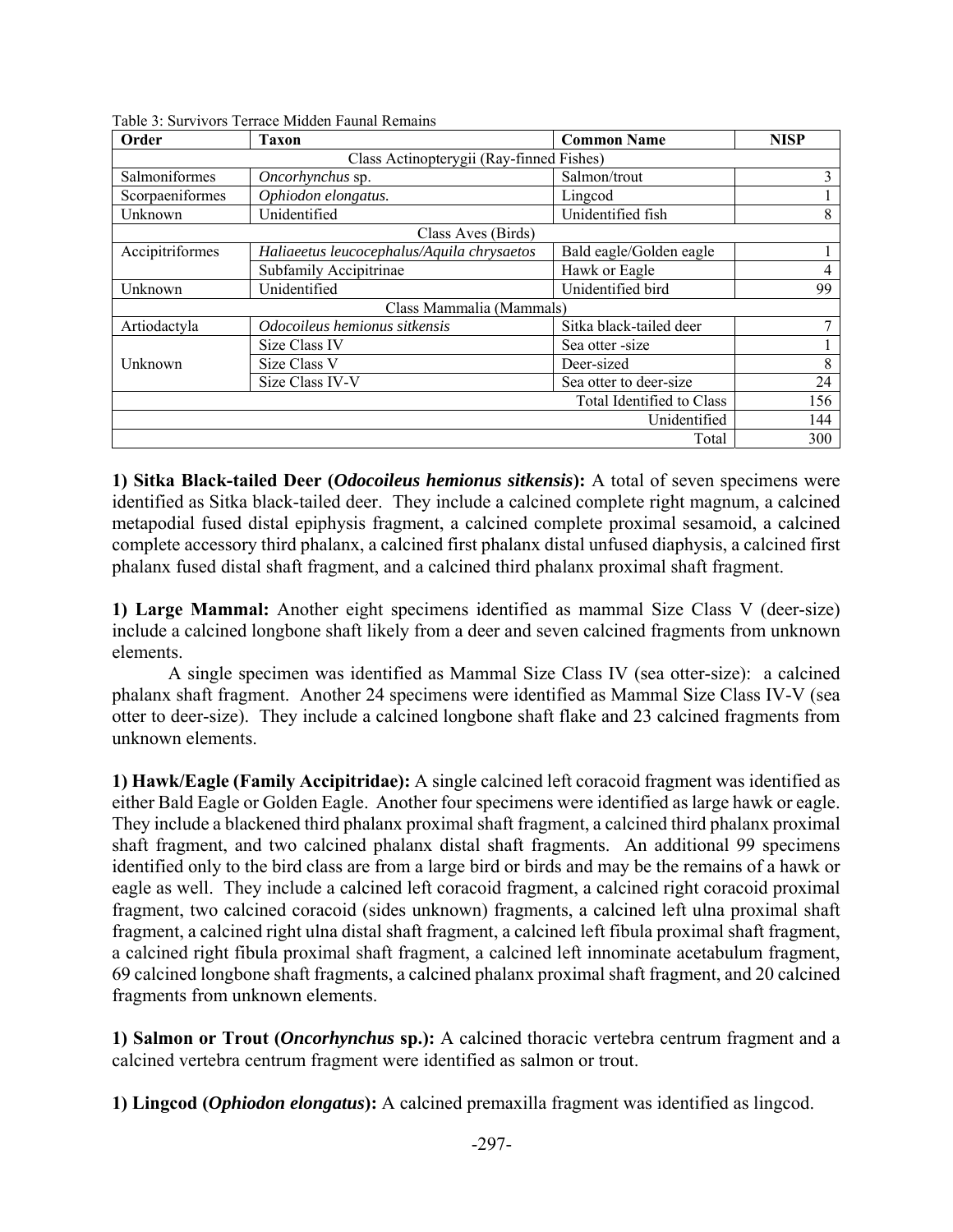**1) Unidentified Ray-finned Fishes (Class Actinopterygii):** An additional 144 specimens were so fragmentary that they were not assigned to a class. All are calcined fragments from unknown elements.

**1) Unknown Class:** A total of 144 specimens were so fragmentary that they were not assigned to a class. All are calcined fragments from unknown elements.

# **2) Survivors Terrace Burial**

The Survivors Terrace Burial consists of a small assemblage of 278 faunal specimens recovered from Levels 4 and 5 of excavation units N134/E99 and E135/E99. The majority (99%; 275/278) are calcined; two are possibly calcined and one is unburnt. Identified taxa are similar to those recovered from the Survivor's Terrace Midden and include Sitka Black-tailed deer, hawk or eagle, and salmon or trout (Table 4).

Table 4: Survivor's Terrace Burial Faunal Remains

| Order                                    | <b>Taxon</b>                  | <b>Common Name</b>       | <b>NISP</b> |  |  |  |  |  |  |  |
|------------------------------------------|-------------------------------|--------------------------|-------------|--|--|--|--|--|--|--|
| Class Actinopterygii (Ray-finned Fishes) |                               |                          |             |  |  |  |  |  |  |  |
| Salmoniformes                            |                               |                          |             |  |  |  |  |  |  |  |
|                                          |                               | Class Aves(Birds)        |             |  |  |  |  |  |  |  |
| Accipitriformes                          | Subfamily Accipitrinae        | Hawk or Eagle            |             |  |  |  |  |  |  |  |
| Unknown                                  | Unidentified                  | Unidentified bird        | 68          |  |  |  |  |  |  |  |
|                                          |                               | Class Mammalia (Mammals) |             |  |  |  |  |  |  |  |
| Artiodactyla                             | Odocoileus hemionus sitkensis | Sitka black-tailed deer  | 3           |  |  |  |  |  |  |  |
|                                          | Size Class III                | Mink-size                |             |  |  |  |  |  |  |  |
|                                          | Size Class IV                 | Sea otter -size          | 3           |  |  |  |  |  |  |  |
| Unknown                                  | Size Class V                  | Deer-sized               | 10          |  |  |  |  |  |  |  |
|                                          | Size Class IV-V               | Sea otter to deer-size   | 40          |  |  |  |  |  |  |  |
|                                          | Unidentified                  | Unidentified mammal      | 28          |  |  |  |  |  |  |  |
| Total Identified to Class                |                               |                          |             |  |  |  |  |  |  |  |
| 123<br>Unidentified                      |                               |                          |             |  |  |  |  |  |  |  |
|                                          | 278<br>Total                  |                          |             |  |  |  |  |  |  |  |

**2) Sitka Black-tailed Deer (***Odocoileus hemionus sitkensis***):** A total of three specimens were identified as Sitka black-tailed deer. They include a calcined second phalanx proximal shaft fragment, a calcined complete third phalanx, and a calcined third phalanx proximal epiphysis fragment. An additional 10 specimens identified as Mammal Size Class V (deer-size) are from land mammals and are likely deer remains as well. They are all calcined longbone shaft flakes.

**2) Small Mammal:** A single specimen was identified as Mammal Size Class III (mink-size): a calcined right astragalus fragment.

**2) Large Mammal:** Another three specimens were identified as Mammal Size Class IV (sea ottersize). They include a calcined cranial fragment, a calcined rib shaft fragment, and a calcined phalanx distal shaft fragment. An additional 40 specimens were identified as Mammal Size Class IV-V (sea otter to deer-size). All are fragments from unknown elements (one unburnt; 39 calcined).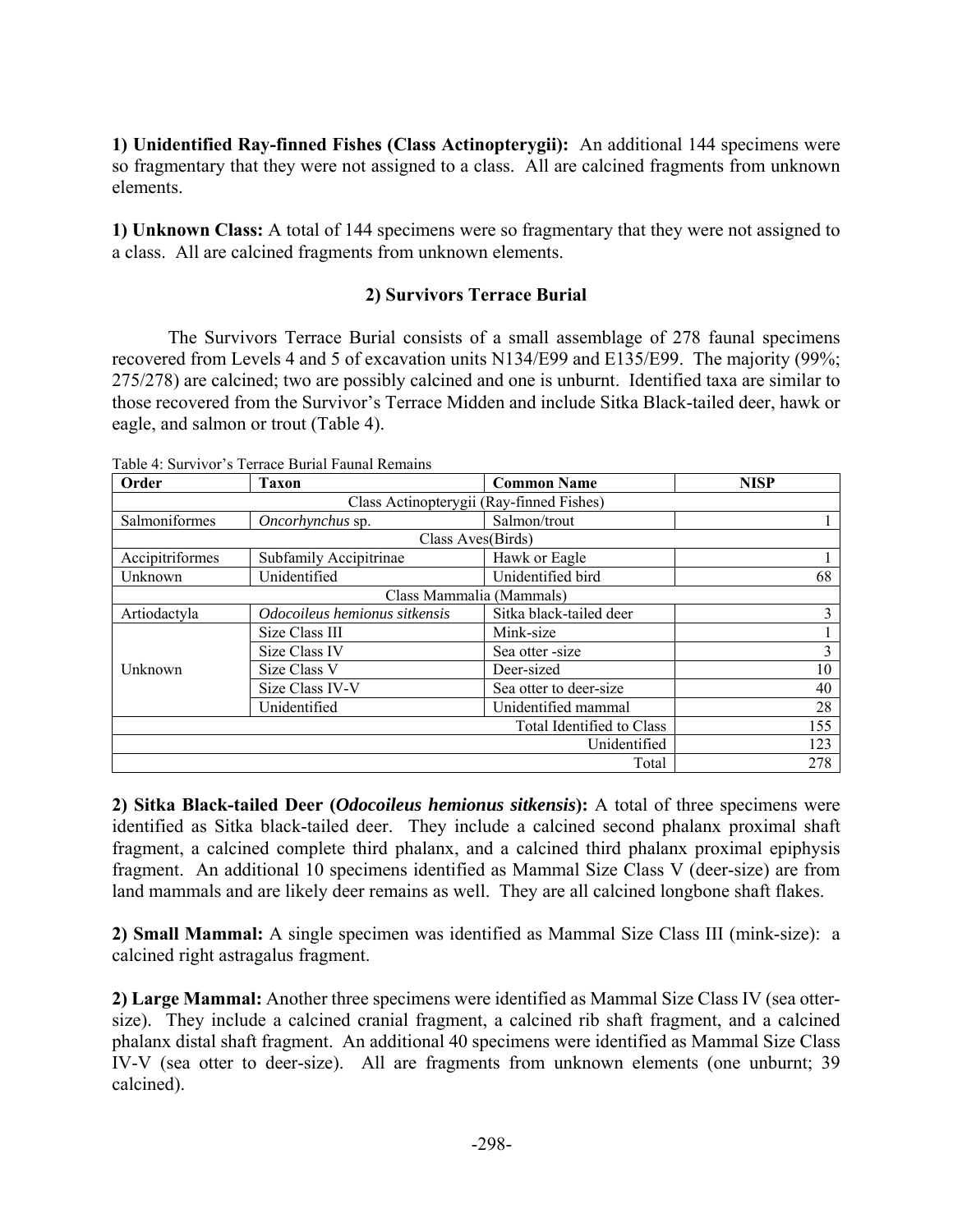**2) Mammal (Size Class Unknown):** Some 28 specimens were so fragmentary that they were not assigned to a mammal size class. All are calcined fragments from unknown elements.

**2) Bird (Class Aves):** A single calcined left tarsometatarsus distal shaft fragment was identified as large hawk or eagle. Another 68 specimens were identified as medium to large bird. They include a calcined right quadrate fragment, a calcined second vertebra centrum fragment, a possibly calcined vertebra centrum fragment, a calcined vertebra neural arch fragment, two calcined tarsometatarsus distal epiphysis condyle fragments, a calcined tarsometatarsus shaft fragment, a tarsometatarsus shaft flake, 51 calcined longbone shaft flakes, and eight calcined fragments from unknown elements.

**2) Salmon/Trout (***Oncorhynchus* **sp.):** A single calcined precaudal vertebra centrum was identified as salmon or trout.

**2) Unknown Class:** A total of 123 specimens were so fragmentary that they were not assigned to a class. All are fragments from unknown elements (one possible calcined; 122 calcined).

# **3) North Block of the Survivors Terrace**

The North Block faunal assemblage includes all bone recovered from below the sod layer in the following excavation units: N115/E100, N117/E100, N115/E101, and N117/E101. No fauna was recovered from units N114/E100, N116/E100, N118/E100, N114/E101, N116/E101, N118/E102, N121/E99, and N113/E100. The North Block produced a small assemblage of 63 faunal specimens (Table 5). All were calcined, except for the shell remains. Identified taxa include harbor seal, Sitka black-tailed deer, and Black Katy chiton.

| Order        | Taxon                          | <b>NISP</b>               |    |  |  |  |  |  |  |  |
|--------------|--------------------------------|---------------------------|----|--|--|--|--|--|--|--|
|              | Class Polyplacophora (Chitons) |                           |    |  |  |  |  |  |  |  |
| Neoloricata  | Katherina tunicata             | <b>Black Katy Chiton</b>  |    |  |  |  |  |  |  |  |
|              | Class Mammalia (Mammals)       |                           |    |  |  |  |  |  |  |  |
| Carnivora    | Phoca vitulina                 | Harbor seal               |    |  |  |  |  |  |  |  |
| Artiodactyla | Odocoileus hemionus sitkensis  | Sitka black-tailed deer   |    |  |  |  |  |  |  |  |
| Unknown      | Size Class IV-V                | Sea otter to deer-sized   |    |  |  |  |  |  |  |  |
|              | Size Class V                   | Deer-sized                | 50 |  |  |  |  |  |  |  |
|              |                                | Total Identified to Class | 63 |  |  |  |  |  |  |  |
|              |                                | Unidentified              |    |  |  |  |  |  |  |  |
|              |                                | Total                     | 63 |  |  |  |  |  |  |  |

Table 5: North Block Faunal Remains

**3) Harbor Seal (***Phoca vitulina***):** A total of five specimens were identified as harbor seal. They include an unfused radius proximal epiphysis fragment and four specimens from one or more flippers: a right second metatarsal shaft fragment, a right second phalanx diaphysis and fused distal epiphysis, a right first phalanx diaphysis and fused distal epiphysis, and an unknown metatarsal shaft fragment. Since the proximal radius fuses around four years of age, the unfused radius proximal epiphysis from the site would be from an individual younger than four years (Stora 2000:Table 7).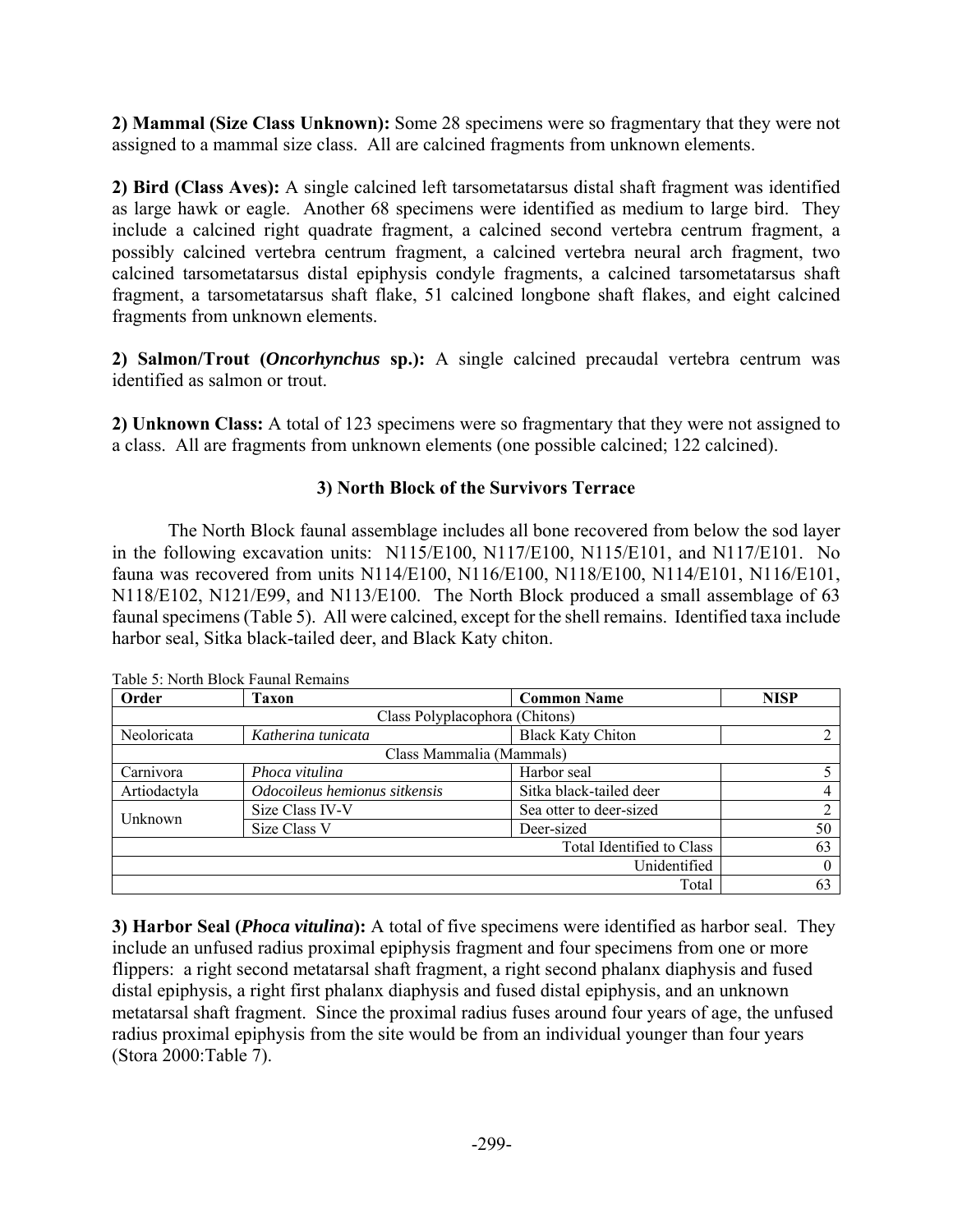**3) Sitka Black-tailed Deer (***Odocoileus hemionus sitkensis***):** A total of four specimens were identified as Sitka black-tailed deer. They include a right humerus shaft flake with green breakage, a right scaphoid fragment, a left ulna proximal epiphysis, and a metatarsal shaft flake. The humerus exhibited a series of small cutmarks below the nutrient foramen and just above the supracondylar fossa.

**3) Large Mammal:** Another 50 specimens identified as Mammal Size Class V (deer-sized) may be from deer or harbor seal. Over half of these (56%; 28/50) are from land mammals and are very likely deer: two radius shaft flakes, an ulna shaft fragment, a phalanx distal shaft fragment, and 24 land mammal longbone shaft flakes (three with green breakage). The remaining 22 specimens are fragments from unknown elements and could be from land or sea mammals.

An additional two specimens, both fragments from unknown elements were identified as Mammal Size Class 45 (sea otter to deer-size) and could be from land or sea mammal.

**3) Black Katy Chiton (***Katerina tunicata***):** A total of two shell plates were identified as Black Katy chiton.

# **4) South Block of the Survivors Terrace**

The South Block faunal assemblage includes all bone recovered from below the sod layer in the following excavation units: N108/E101, N109/E101, N110/E101, N108/E102, N109/E102, and N110/E102. No bone was recovered from unit N107/E102. The South Block produced a total of 906 faunal specimens (Table 6). The majority were burnt (97%; 883/906); 20 were unburnt and three exhibited staining, possibly due to burning. Identified taxa include Stellar sea lion, harbor seal, Sitka black-tailed deer, salmon or trout and rockfish.

| Order           | <b>NISP</b>                      |                           |     |  |  |  |  |
|-----------------|----------------------------------|---------------------------|-----|--|--|--|--|
|                 |                                  |                           |     |  |  |  |  |
| Salmoniformes   | Salmon/trout<br>Oncorhynchus sp. |                           |     |  |  |  |  |
| Scorpaeniformes | Sebastes sp.                     | Rockfish                  | ↑   |  |  |  |  |
| Unknown         | Unidentified                     | Unidentified fish         | 4   |  |  |  |  |
|                 |                                  | Class Mammalia (Mammals)  |     |  |  |  |  |
| Carnivora       | Eumetopias jubatus               | Steller sea lion          |     |  |  |  |  |
|                 | Phoca vitulina                   | Harbor seal               | 14  |  |  |  |  |
| Artiodactyla    | Odocoileus hemionus sitkensis    | Sitka black-tailed deer   | 28  |  |  |  |  |
|                 | Size Class V                     | Deer-sized                | 837 |  |  |  |  |
| Unknown         | Size Class VI+                   | Sea lion-sized or greater |     |  |  |  |  |
|                 | Unidentified                     | Unidentified mammal       | 14  |  |  |  |  |
|                 |                                  | Total Identified to Class | 902 |  |  |  |  |
|                 |                                  | Unidentified              | 4   |  |  |  |  |
|                 |                                  | Total                     | 906 |  |  |  |  |

Table 6: South Block Faunal Remains

**4) Stellar Sea Lion (***Eumetopias jubatus***):** A single specimen was identified as Stellar sea lion: a calcined second phalanx distal shaft fragment.

**4) Harbor Seal (***Phoca vitulina***):** A total of 14 specimens were identified as harbor seal. They include a calcined cervical vertebra zygopophysis fragment, a calcined lumbar vertebra zygopophysis fragment, three vertebra centrum fragments, a calcined innominate acetabulum and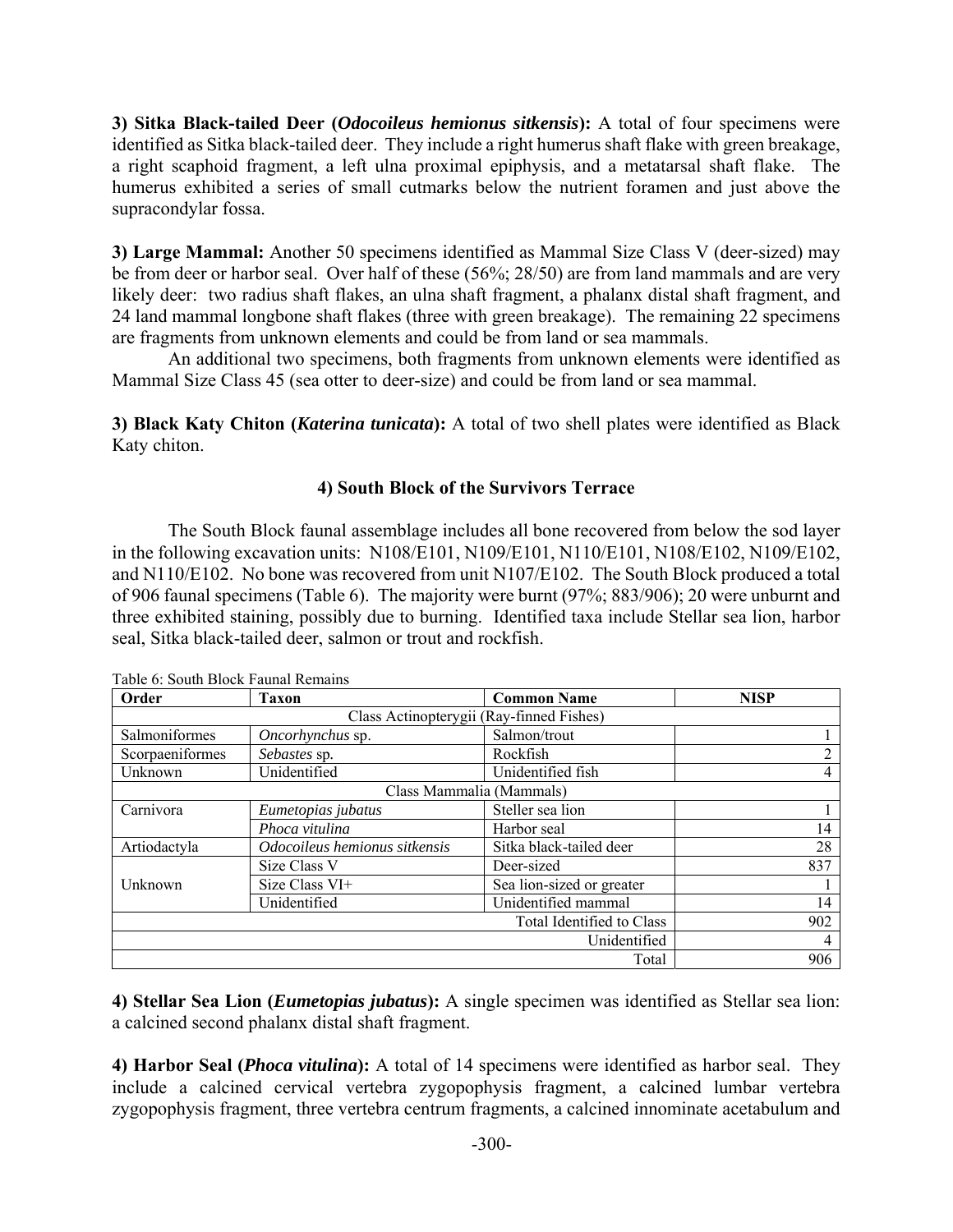pubis fragment, a longbone epiphysis fragment, two calcined first phalanx proximal diaphysis fragments, a calcined first phalanx unfused proximal epiphysis, a calcined second phalanx diaphysis and fused distal epiphysis, two calcined phalanx proximal epiphysis fragments, and a stained/possibly burnt phalanx proximal epiphysis fragment.

**4) Sitka Black-tailed Deer (***Odocoileus hemionus sitkensis***):** A total of 28 specimens were identified as Sitka Black-tailed deer. They include a calcined right temporal fragment of the external auditory meatus, a calcined atlas vertebra fragment, a calcined humerus distal epiphysis (condyle) fragment, two calcined right radius distal epiphysis fragments, two right astragalus fragments (one calcined; one stained/possibly burnt), a calcined complete right unciform, a calcined right metacarpal proximal shaft fragment with a cutmark (likely made by a metal blade; see O'Conner 2008:46), a calcined metacarpal shaft fragment, a calcined rib proximal shaft fragment, an unburnt lumbar vertebra centrum epiphysis fragment, a calcined lumbar vertebra zygopophysis fragment, four calcined metatarsal shaft flakes, an unburnt metapodial distal shaft fragment, four complete sesamoids (three calcined; one stained/possibly burnt), two calcined first phalanx proximal shaft fragments, a calcined second phalanx distal shaft fragment, a calcined complete third phalanx, a calcined accessory metapodial distal shaft fragment, and a calcined accessory first phalanx proximal shaft fragment with two narrow cutmarks with no shouldering (likely made by a metal blade; see O'Conner 2008:46).

**4) Large Mammal:** A total of 837 specimens were so fragmentary, that they were not identifiable as seal or deer, but were assigned to a mammal size class: Size Class V (deer or seal-size). Of these, 314 were identifiable as land mammal and are likely from deer. They include a calcined lumbar vertebra zygopophysis fragment, a calcined rib proximal shaft fragment, 155 calcined longbone shaft flakes (one with a single cutmark likely made by a metal blade), and 157 calcined fragments from unknown element. Another 24 specimens were identifiable as sea mammal and are likely from harbor seal. All are calcined fragments from unknown elements. The remaining 499 Mammal Size Class V specimens are either sea mammal or land mammal remains. They include two calcined tooth fragments, three calcined cranial fragments, a calcined lumbar vertebra zygopophysis fragment, two calcined vertebra centrum fragments, four calcined vertebra centrum epiphysis fragments, a calcined rib shaft fragment, and 486 fragments from unknown elements (17 unburnt; 469 calcined -- one with possible cutmarks, one with possible chopmarks).

A single specimen was identified as Mammal Size Class VI (sea lion-size): an unburnt fragment from an unknown element.

**4) Mammal (Size Class Unknown):** An additional four specimens were not identifiable to a mammal size class. All are calcined fragments from unknown elements.

**4) Salmon/Trout (***Oncorhynchus* **sp.):** A single calcined caudal vertebra centrum was identified as salmon or trout.

**4) Rockfish (***Sebastes* **sp.):** A calcined left quadrate fragment and a calcined thoracic vertebra fragment were identified as rockfish. A measurement of 11.5 mm across the proximal quadrate articulation (Orchard's measurement #3; see Orchard 2003) produced an estimate live total length for this rockfish of 66 cm. Another four specimens were not identified beyond the class Bony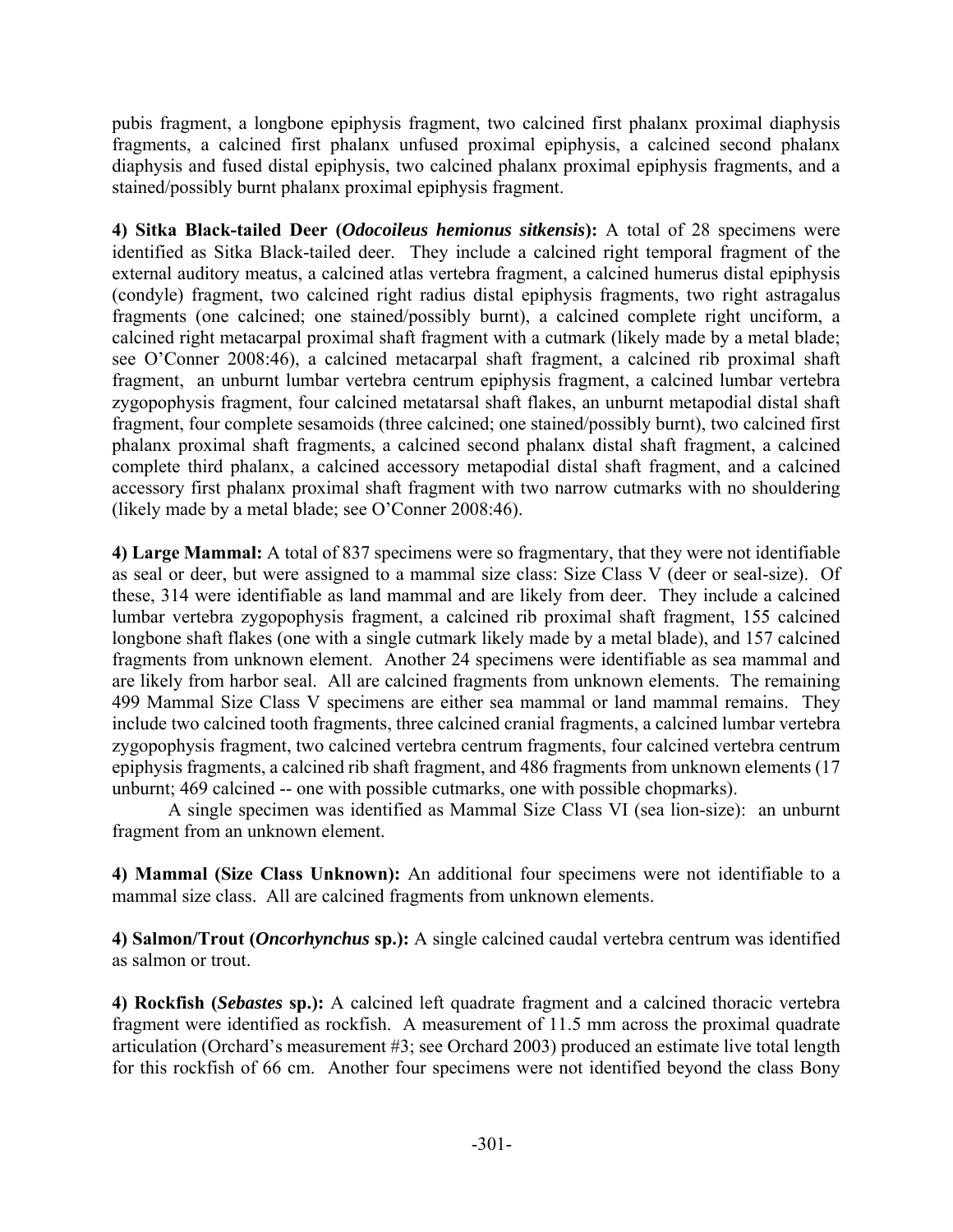Fishes. They include two calcined vertebra centrum fragments and two calcined fragments from unknown elements.

**4) Unknown Class:** A total of four specimens were so fragmentary that they were not assigned to a class. All are calcined fragments from unknown elements.

# **5) N105/E101.5 (Survivors Terrace)**

Excavation Unit N105/E101 produced the largest faunal assemblage from the *Neva* site: 1,279 faunal specimens. The majority (99%; 1,271/1,279) of the specimens were blackened or calcined; two were unburnt and six were possibly calcined. Identified taxa include American beaver, harbor seal, sea otter, and Pacific halibut (Table 7).

| Order                                    | <b>Taxon</b>            | <b>Common Name</b>        | <b>NISP</b>    |  |  |  |  |  |  |
|------------------------------------------|-------------------------|---------------------------|----------------|--|--|--|--|--|--|
| Class Actinopterygii (Ray-finned Fishes) |                         |                           |                |  |  |  |  |  |  |
| Pleuronectiformes                        | Hippoglossus stenolepis | Pacific halibut           |                |  |  |  |  |  |  |
|                                          | Unidentified            | Flatfish                  |                |  |  |  |  |  |  |
| Unknown                                  | Unidentified            | Unidentified fish         | 4              |  |  |  |  |  |  |
|                                          |                         | Class Mammalia (Mammals)  |                |  |  |  |  |  |  |
| Rodentia                                 | Castor canadensis       | American beaver           | 13             |  |  |  |  |  |  |
| Carnivora                                | Phoca vitulina          | Harbor seal               | 8              |  |  |  |  |  |  |
|                                          | Subfamily Lutrinae      | Sea otter or river otter  |                |  |  |  |  |  |  |
|                                          | Enhydra lutris          | Sea otter                 | 105            |  |  |  |  |  |  |
|                                          | Subfamily Mustelinae    | Mink or marten            |                |  |  |  |  |  |  |
|                                          | Size Class III          | Mink-sized                | $\overline{2}$ |  |  |  |  |  |  |
|                                          | Size Class III-IV       | Mink to sea otter-sized   | 3              |  |  |  |  |  |  |
| Unknown                                  | Size Class IV           | Beaver or sea otter-sized | 279            |  |  |  |  |  |  |
|                                          | Size Class IV-V         | Sea otter to seal-sized   | 584            |  |  |  |  |  |  |
|                                          | Unidentified            | Unidentified mammal       | 268            |  |  |  |  |  |  |
|                                          |                         | Total Identified to Class | 1271           |  |  |  |  |  |  |
|                                          |                         | Unidentified              | 8              |  |  |  |  |  |  |
|                                          |                         | Total                     | 1279           |  |  |  |  |  |  |

Table 7: N105/E101.5 (Survivors Terrace) Faunal Remains

**5) American Beaver (***Castor canadensis***):** A total of 13 specimens were identified as American beaver. They include a calcined cranial zygomatic fragment, a calcined left humerus distal epiphysis fragment, a calcined left triquetal carpal, a calcined complete left fourth metacarpal, a calcined complete fifth metacarpal, a calcined complete right internal cuneiform, a calcined rib shaft fragment, a calcined lumbar vertebra centrum fragment, a calcined complete left patella, a calcined right fibula shaft fragment, a calcined complete right fourth metatarsal, a calcined phalanx distal shaft fragment, and a calcined complete third phalanx.

**5) Harbor Seal (***Phoca vitulina***):** A total of eight specimens were identified as harbor seal. They include two calcined temporal bulla fragments, a calcined left fourth metacarpal proximal shaft fragment, a calcined right navicular tarsal fragment with three narrow cutmarks with no shouldering likely made by metal knives (see O'Conner 2008:46), a calcined phalanx proximal shaft fragment, a calcined phalanx proximal epiphysis fragment, and two calcined phalanx distal shaft fragments.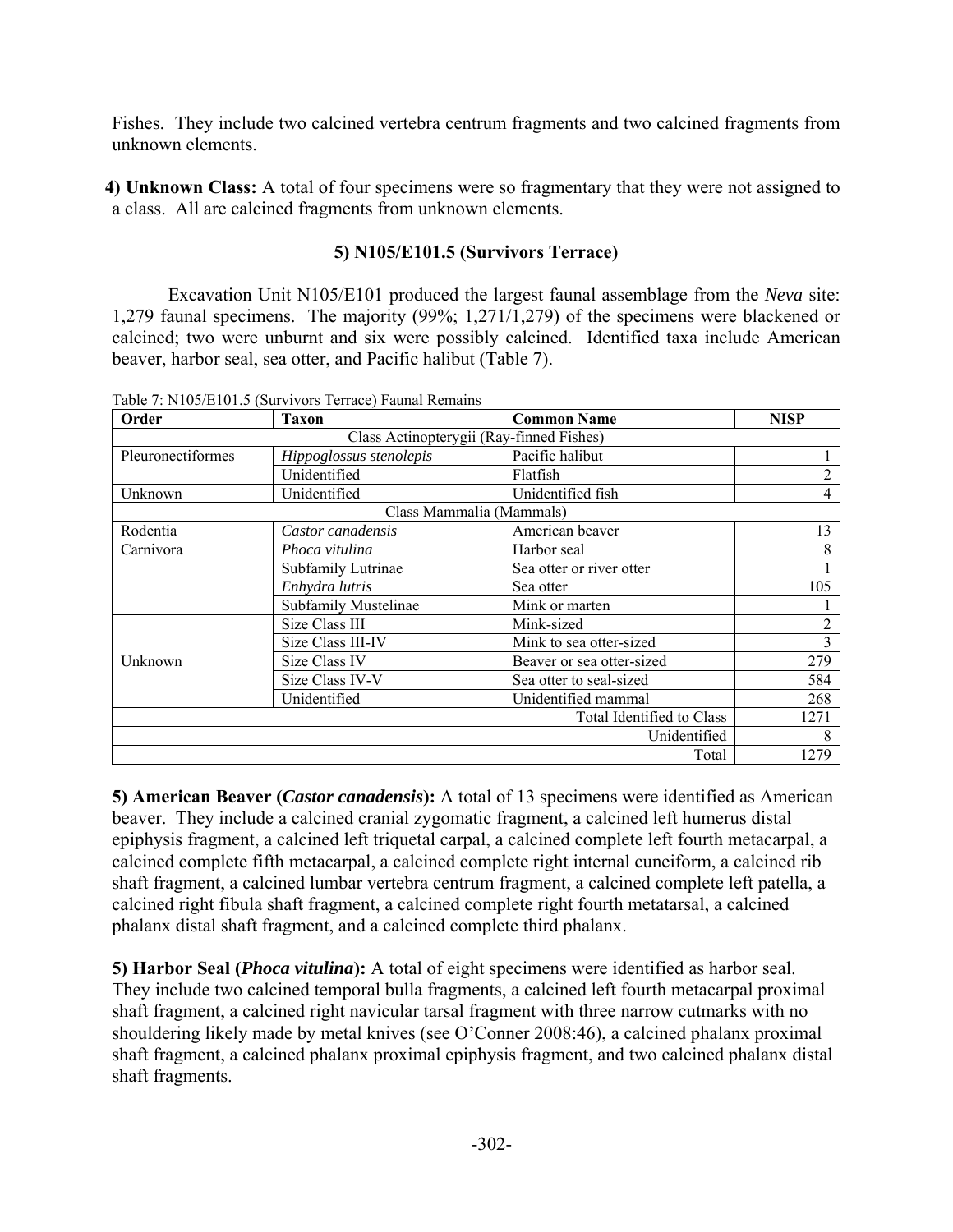**5) Sea Otter (***Enhydra lutris***):** A total of 105 specimens were identified as sea otter. They include a calcined mandibular second molar, a calcined molar fragment, two calcined left scapula distal glenoid fossa fragments, a calcined scapula border fragment, a calcined right humerus proximal shaft fragment, a calcined right radius unfused proximal epiphysis fragment, two calcined right radius proximal shaft fragments, a calcined right radius unfused distal epiphysis, a calcined left ulna semi-lunar notch fragment, a calcined complete cuboid, two complete calcined right scapholunars, a calcined complete first metacarpal, a calcined third metacarpal fused proximal epiphysis and diaphysis, a calcined fourth metacarpal proximal shaft fragment, a calcined left fifth metacarpal proximal shaft fragment, a calcined first vertebra neural arch fragment, two calcined first vertebra zygopophysis fragments, an unburnt cervical vertebra zygopophysis fragment, a calcined thoracic vertebra zygopophysis fragment, two lumbar vertebra centrum fragments (one unburnt; one possibly calcined), two lumbar vertebra dorsal spinous process fragments (one unburnt; one calcined), four calcined lumbar vertebra zygopophysis fragments, six complete caudal vertebrae (five calcined; one possibly calcined), four calcined caudal vertebra centrum fragments, an unfused calcined caudal vertebra centrum epiphysis, a calcined vertebra centrum fragment, a calcined vertebra dorsal spinous process fragment, two calcined rib proximal shaft fragments, a calcined rib shaft fragment, a calcined right innominate acetabulum and ilium fragment, a calcined left femur proximal epiphysis greater trochanter fragment, a calcined left femur distal shaft fragment, a calcined femur (side unknown) head fragment, a calcined mostly complete left patella, a calcined complete right patella, two calcined mostly complete right patella fragments, a calcined right tibia distal epiphysis fragment, a calcined right tibia distal shaft fragment, a calcined tibia shaft flake, an unfused calcined left fibula distal epiphysis, an unburnt right fibula proximal shaft fragment, a calcined right fibula distal shaft fragment, two calcined complete first cuneiforms, a calcined complete third cuneiform, a calcined first cuneiform fragment, a calcined mostly complete left astragalus, two calcined left astragalus fragments, a calcined mostly complete right astragalus, three calcined right astragalus fragments, a calcined left calcaneus proximal shaft fragment, a calcined right second metatarsal proximal shaft fragment, two left third metatarsal proximal shaft fragments (one blackened; one calcined), a blackened right third metatarsal proximal shaft fragment, a calcined right fourth metatarsal proximal shaft fragment, a calcined right fifth metatarsal proximal epiphysis fragment, six calcined metatarsal distal shaft fragments, two calcined first phalanx proximal shaft fragments, five calcined complete phalanges, seven calcined phalanx proximal shaft fragments, a calcined phalanx unfused proximal diaphysis fragment, and five calcined phalanx distal shaft fragments.

The sea otter remains represent a minimum of two individual sea otters (based on two left scapulas, two right scapholunars, etc.). They also appear to represent most of the animal. Faunal specimens come from a variety of body parts, including cranial, axial (e.g., scapula, vertebra), forelimb and hindlimb.

**5) Sea Otter or River Otter (Subfamily Lutrinae):** A single specimen was identified as either sea otter or river otter: a complete calcined third or external cuneiform.

**5) Mink or Martin (Subfamily Mustelinae):** A single calcined complete right astragalus was identified as either mink or martin.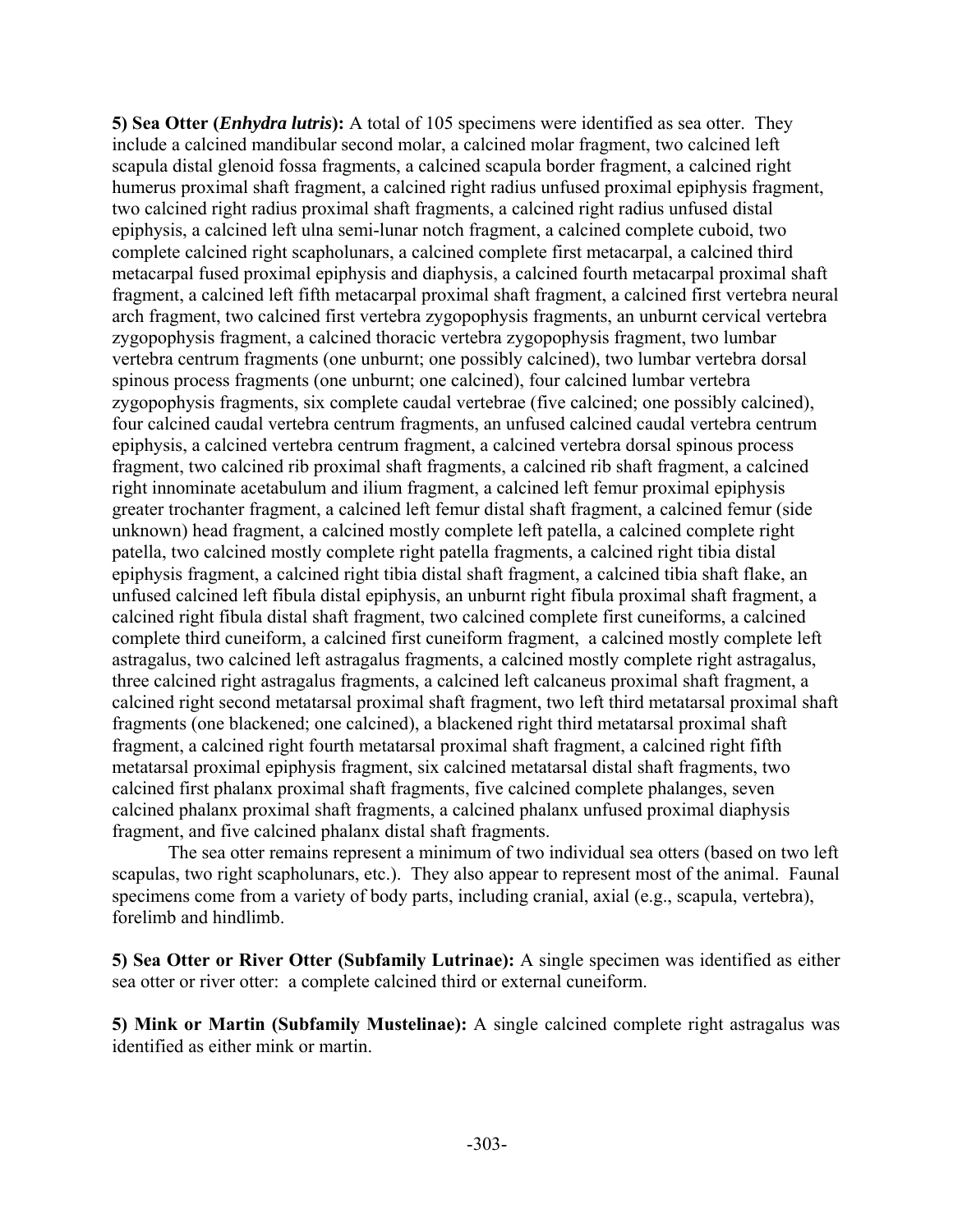**5) Small Mammal:** A calcined caudal vertebra centrum and a calcined thoracic vertebra neural arch fragment were identified as Mammal Size Class III (mink-size). Another three specimens were identified as Mammal Size Class III-IV (mink to beaver-size). They include a calcined scapula border fragment and two calcined fragments from unknown elements.

**5) Large Mammal:** A total of 279 specimens were identified as Mammal Size Class IV (beaver or sea otter-size). They include two calcined cranial lateral alveolar fragments, a calcined occipital fragment, four calcined cranial fragments, two calcined molar fragments, two calcined tooth enamel fragments, a calcined first vertebra unfused half of a neural arch, a calcined cervical vertebra centrum fragment, a calcined lumbar vertebra neural arch and dorsal spinous process fragment, two calcined lumbar vertebra zygopophysis fragments, a calcined caudal vertebra centrum epiphysis fragment, a calcined vertebra centrum epiphysis fragment, six calcined vertebra centrum fragments, six vertebra fragments (three possibly calcined; six calcined), four calcined vertebra zygopophysis fragments, two calcined rib proximal shaft fragments, a calcined rib distal diaphysis fragment, 13 calcined rib shaft fragments, two calcined scapula blade fragments, five calcined carpal or tarsal fragments, a calcined left astragalus fragment, a calcined astragalus fragment, a calcined metapodial diaphysis fragment, a calcined metapodial distal epiphysis fragment, two calcined metapodial distal shaft fragments, a calcined metapodial shaft fragment, a calcined sesamoid fragment, a calcined phalanx proximal unfused diaphysis fragment, a calcined phalanx proximal shaft fragment, two calcined phalanx distal shaft fragments, a calcined phalanx shaft fragment, a calcined complete third phalanx, and 208 calcined fragments from unknown elements.

Another 584 specimens were identified as Mammal Size Class IV-V (beaver to seal-size). They include nine calcined cranial fragments, a calcined incisor fragment, a calcined lumbar vertebra zygopophysis fragment, a calcined cervical vertebra centrum fragment, three calcined caudal vertebra centrum fragments, six calcined vertebra centrum fragments, four calcined vertebra fragments, a calcined vertebra neural arch fragments, four calcined vertebra zygopophysis fragments, two calcined rib proximal shaft fragments, two calcined rib shaft fragments, a calcined rib distal shaft fragment, a calcined femur proximal epiphysis fragment, a calcined metapodial unfused distal epiphysis, and 547 fragments from unknown elements (one blackened; 546 calcined).

**5) Mammal (Size Class Unknown):** A total of 268 specimens were so fragmentary that they were not identified to a mammal size class. They include a calcined cranial fragment and 267 calcined fragments from unknown elements.

**5) Pacific Halibut (***Hippoglossus stenolepis***):** A single possibly calcined caudal vertebra centrum fragment was identified as Pacific halibut.

**5) Unidentified Flatfish (Order Pleuronectiformes):** A total of two vertebra centrum fragments (one calcined; one possibly calcined) were identified as flatfish.

**5) Unidentified Ray-finned Fishes (Class Actinoptygerii):** A total of four specimens were identified only as bony fish (Class Osteichthyes). They include a calcined vertebra centrum fragment and two calcined fragments from unknown elements.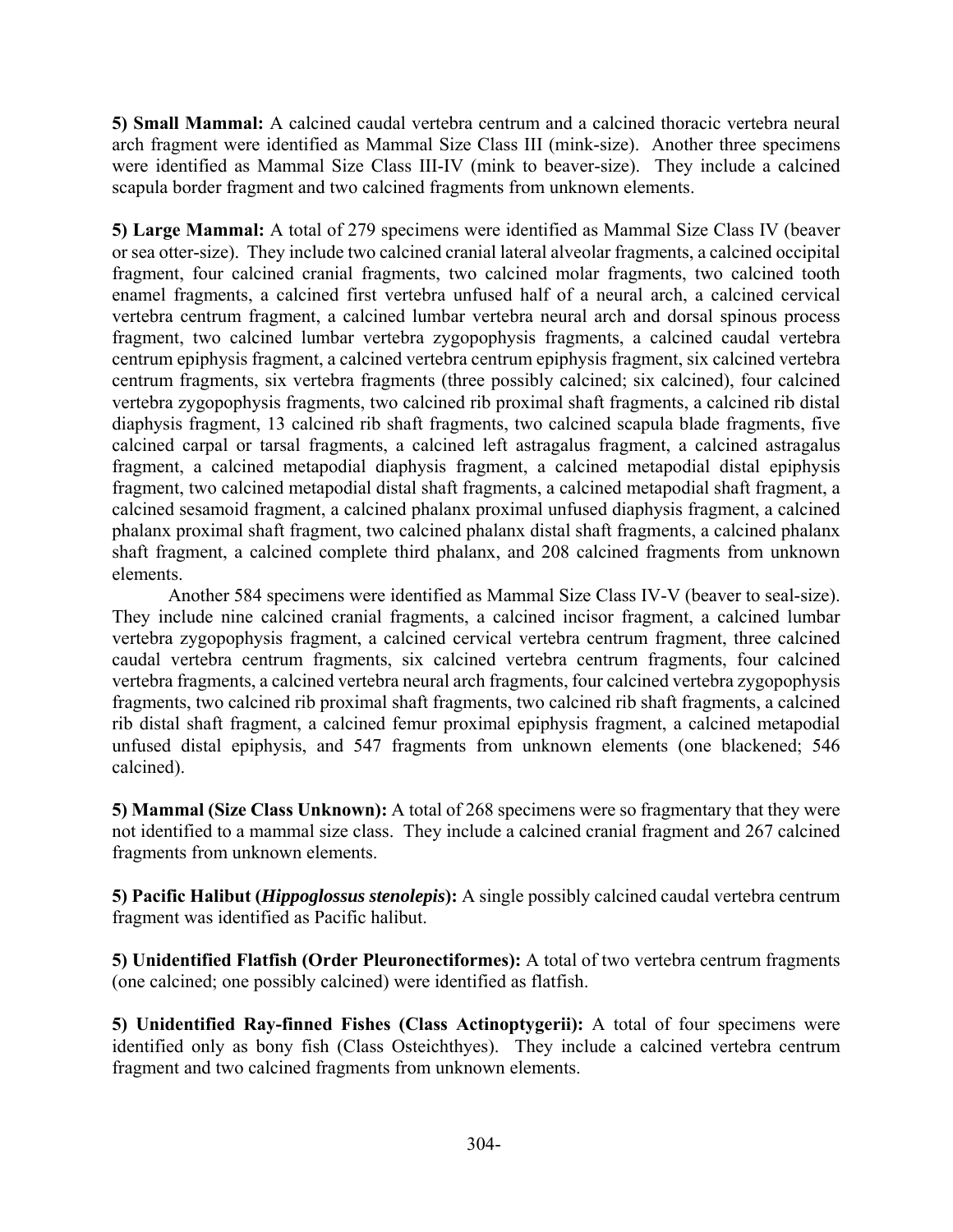**5) Unknown Class:** A total of eight specimens were so fragmentary that they were not assigned to a class. All are calcined fragments from unknown elements.

# **6) N102/E101 (Survivors Terrace)**

Excavation Unit N102/E101 produced the smallest faunal assemblage from the *Neva* site: 11 faunal specimens. All were calcined. A single left ulna unfused distal epiphysis was identified as Stellar sea lion. The remaining 10 specimens were Mammal Size Class IV-V (otter to seal-size) fragments from unknown elements.

# **7) Metal Detector Locate Test (MD A-2)**

Metal detector locate test MD A-2 produced a small assemblage of 37 specimens. All were calcined. They include six Mammal Size Class V (deer-size) longbone shaft flakes and 31 Mammal Size Class IV-V (otter to deer-size) fragments from unknown elements.

#### **8) Other Proveniences**

Some 22 faunal specimens came from contexts that could not be assigned to a particular analytical unit.

A total of 11 specimens came from the sod layer of the North Block. They include a Black Katy chiton shell plate, six calcined Mammal Size Class V (deer-size) longbone shaft flakes, two calcined Mammal Size Class V (deer-size) fragments from unknown elements, one calcined Mammal Size Class IV-V (otter to deer-size) fragment from an unknown element, and a calcined salmon or trout caudal vertebra centrum. All of these specimens are similar to those identified from below the sod layer of the North Block. Additionally, a calcined Mammal Size Class IV-V (otter to deer-size) fragment from an unknown element was recovered from the North Block but could not be assigned definitively to a known depth.

Only four specimens were identified from the sod layer of the South Block. They include two calcined Mammal Size Class V (deer-size) longbone shaft flakes, a calcined Mammal Size Class IV (otter-size) phalanx distal shaft fragment, and a calcined rockfish thoracic vertebra centrum fragment. The deer-size specimens and rockfish vertebra fragment are similar to those identified from below the sod layer in the South Block.

Another six specimens recovered from the Survivors Terrace and Midden area could not be assigned to an analytical unit. They include four calcined Mammal Size Class IV-V (otter to deer-size) fragments from unknown elements, a calcined mammal (size class unknown) fragment from an unknown element, and a calcined fish (species unknown) fragment from an unknown element.

# **DISCUSSION**

The 49-SIT-963 faunal assemblage comes from different areas of the site with varying degrees of association with the survivors of the *Neva* shipwreck. The most secure association with the survivors comes from the North Block and the Survivors Terrace Midden and Burial. The South Block assemblage comes from a mixture of both the survivors' camp and a later mid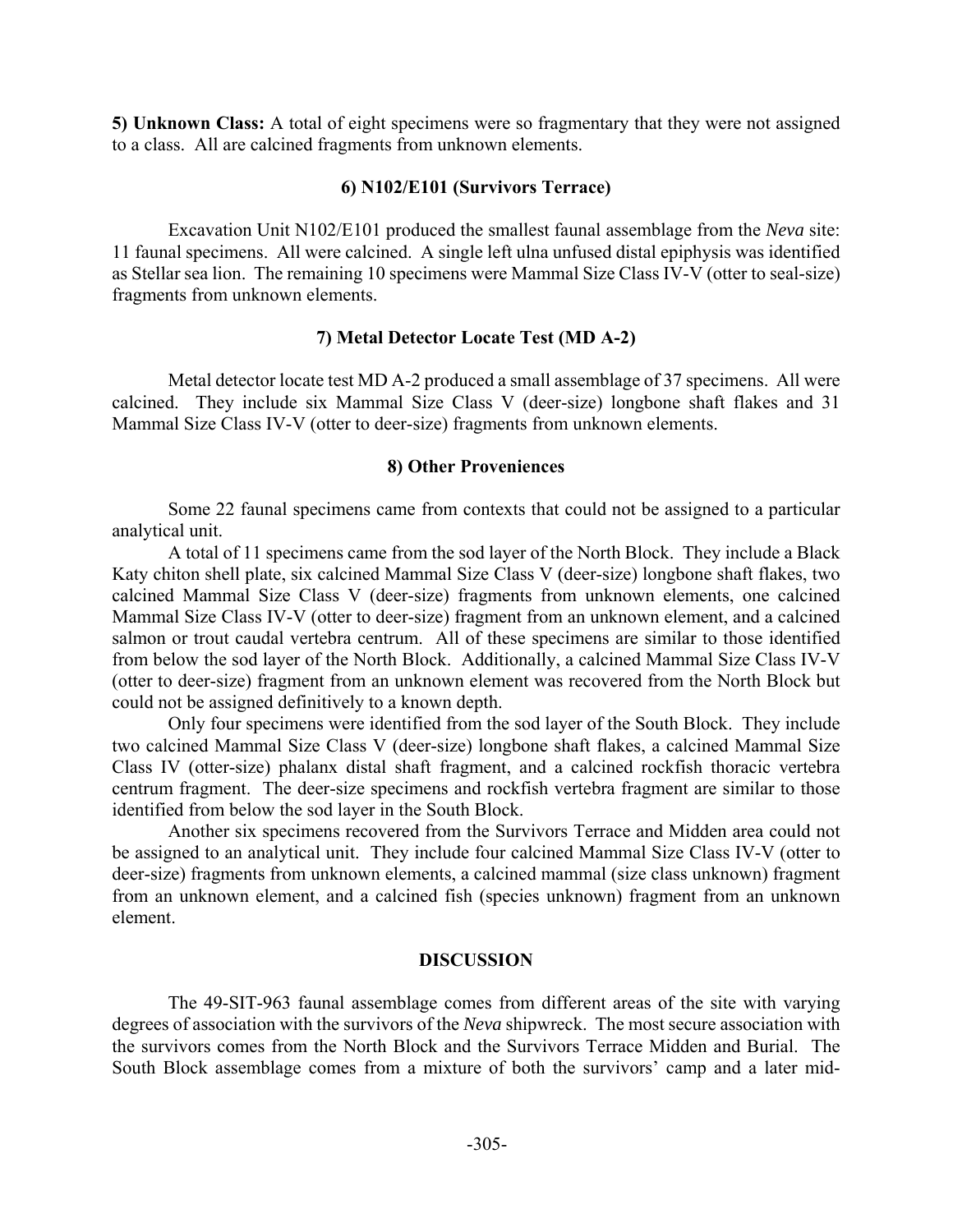nineteenth century camp. The historic context for other parts of the site is less certain, but the large faunal assemblage from the N105/E101.5 excavation area provides a noteworthy contrast.

According to an account written a few years after the event, the men who survived the *Neva* shipwreck were fortunate in being able to scavenge "a barrel of butter, some meat and some hardtack" from items washed up on shore (Berkh and Golovnin 1979:38). Because they had firearms, they could have supplemented these food supplies with resources locally available in winter. In addition, the site excavations produced evidence that they made at least one fish hook out of copper in order to catch fish. All of the faunal remains identified here from likely 1813 contexts came from species which could have been caught by the *Neva* survivors in winter.

The small North Block assemblage produced the remains of harbor seal and Sitka blacktailed deer. The larger Survivors Terrace Midden and Burial assemblages also produced the remains of deer, along with the remains of an eagle and a few salmon and lingcod remains. Sitka black-tailed deer and harbor seal would have been available and accessible near shore. During the winter when snow made browsing in the higher elevations difficult, Sitka black-tailed deer would have congregated in the lower elevations near the coast, sometimes foraging for food on the beaches (ADF&G 2016.; Moss et al. 2004:187; Tongass National Forest 2006:89). In fact, southern Kruzof Island is prime deer winter habitat today (Tongass National Forest 2006:Figure 3-24). Seals could also have been hunted from shore, where a well-hidden hunter could find them basking in the sun on rocks or sandy beaches. Tikhmenev (1878:85) describes Russians living at colonies during the 19<sup>th</sup> century in Alaska as hunting seals with firearms.

The eagle remains are interesting. First, eagles were considered edible by Russians in the early 1800s, and over 200 bald eagles reportedly were killed for their food value by the Russians during their first year at the fort in Sitka (New Archangel) (Langsdorff 1993:59). A few eagle bones were identified from early 19<sup>th</sup> century Russian contexts at the Castle Hill site in Sitka (Petruzelli 2002:202). Therefore, the *Neva* survivors could have killed an eagle for food. Second, among Russian fur traders, the double-headed eagle was a symbol of Russian authority (Foster and Henrikson 2009:2), so it is possible the eagle remains also represent a status symbol associated with the burial. Seals and buttons with the symbol of the imperial or double-headed eagle were recovered from Castle Hill site in Sitka (McMahan 2002:140, 183). The food interpretation seems more likely.

The few fish bones and shellfish specimens recovered from contexts associated with the *Neva* survivors at the site represent species which could have been caught during January. Today, lingcod spawn in winter along rocky reefs nearshore (ADF&G 2017a) and are particularly abundant around Kruzof Island (Stahl et al. 2014:2). It is possible that the few salmon or trout vertebrae recovered at the site represent winter-caught king salmon which can be found in January on the west side of Kruzof Island (ADF&G 2017b). Finally, chitons are easily found clinging to rocks in the intertidal zone.

The South Block excavation area, although a palimpsest of both 1813 contexts and later, mid-nineteenth century contexts, produced faunal remains very similar to those recovered from more secure *Neva* survivor contexts. Like the North Block assemblage, the South Block assemblage also contained the remains of harbor seal and Sitka black-tailed deer. In addition, it contained a single sea lion bone, a single salmon or trout vertebra, and two bones identified as rockfish. The single Steller sea lion phalanx fragment recovered from this assemblage is curious. Although the *Neva* survivors could have hunted sea lions, the presence of only a single small bone to represent this animal does not provide compelling evidence of hunting. The two rockfish bones could represent winter fishing by the *Neva* survivors or could be the result of the later occupation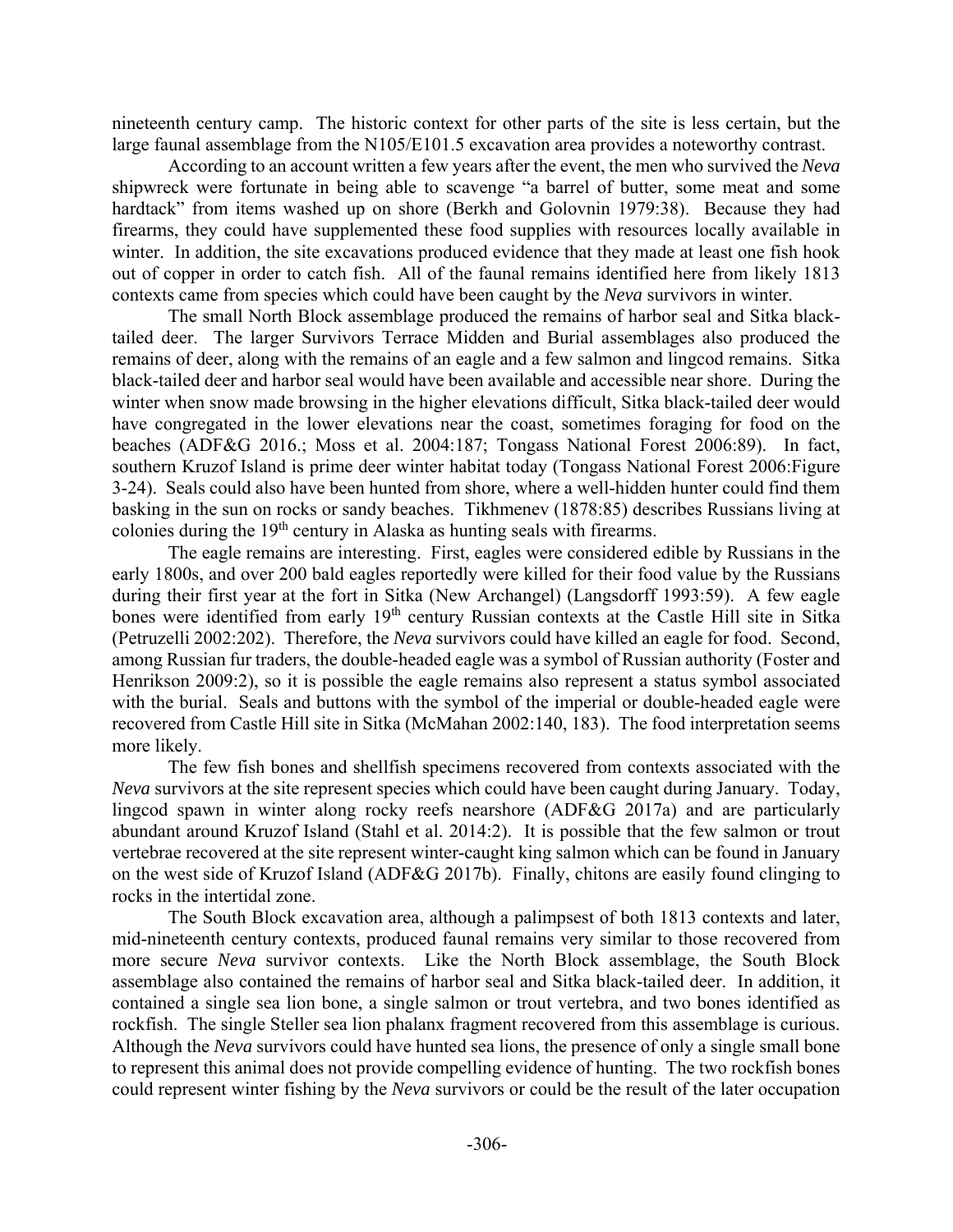of the site. The rockfish remains from the site appear to have come from at least one large (over 60 cm in total length) fish. Rockfish can be caught by hook and line near rocky outcrops, and the local Tlingit traditionally caught rockfish near shore during the winter, when other fresh fish were not as easily available (ADF&G 2008).

How much potential food do the faunal remains from 49-SIT-963 represent for the *Neva* survivors? To address this question, deer and seal remains are considered. Smaller than most mule deer, Sitka black-tailed deer average between 80 and 120 lbs. in the fall, and a 100-lb deer yields about 35 lbs. of usable meat (ADF&G 2016). A minimum of two deer represented at the site translates loosely into at least 70 lbs. of meat from deer. Some of the deer long bones exhibited evidence of being broken, perhaps for marrow. A right humerus shaft flake recovered from the North Block had green breakage and narrow cutmarks with no shouldering compatible with the use of metal knives (see O'Conner 2008:46). A deer-sized longbone shaft flake recovered from the South Block had possible chopmarks.

Seal remains found at the site were likely harbor seal. A subadult harbor seal averages 57 kilograms (126 lbs.) which could conceivably yield 40 kilograms (88 lbs.) of usable meat (Yesner 1988:Table 1). With winter temperatures likely in the 30s °F near the site (Tongass National Forest 2006), the high calorie content of the seal blubber would have provided a much needed energy source to supplement the relatively lean deer and seal meat (although the salvaged barrel of butter would have helped!). Seal flippers make up a large portion of the identified harbor seal remains from the site. Flippers were prized by native Tlingit as a delicacy (De Laguna 1972:396-397), and the naturalist Georg Heinrich von Langsdorff (1993:5) considered them quite tasty when the ship he was on stopped to harvest seals on St. Paul Island in 1805. Flipper elements probably are easier to identify than broken fragments of other seal bones because their structure means they are often found relatively complete (see Nagaoka et al 2008:481). Seal flippers made up a large percentage of the seal remains identified during excavations at the nineteenth century Russian colony of Fort Ross in California as well (Wake 1995:105).

The largest faunal assemblage from the site (from excavation unit N105/E101.5) comes from contexts for which the time period is unknown. Nevertheless, the species present in this excavation unit provide clues to the probable time period. This unit produced faunal remains very different from the rest of the site and is not likely to be associated with the *Neva* survivors. No deer remains were identified in this assemblage and only a handful of harbor seal bones were identified. Instead, the assemblage is dominated by sea otter, American beaver, and similarly sized remains, with a few halibut bones as well.

The presence of sea otter remains from the N105/E101.5 excavation area strongly suggests this assemblage was not produced by the *Neva* survivors, nor was it likely to have been created during the first half of the 20<sup>th</sup> century. Because Russians relied on Alaskan natives highly skilled in ocean hunting to capture sea otters for the eighteenth and nineteenth century fur trade (Gibson 1979:2), the *Neva* survivors likely would have lacked both the boats and the requisite skills to hunt sea otters on the open water. Sea otters were abundant in southeast Alaska prior to the arrival of the Russians and the start of the commercial fur trade, but overharvesting had essentially extirpated their populations in southeast Alaska by 1825 (De Laguna 1990:210). Few sea otters were seen by the early twentieth century in southeast Alaskan waters (McDonald and Cook 1907:85). To what degree sea otters were living around Kruzof Island between 1825 and 1960 is not clear, but it seems unlikely. In the mid-1960s, over 400 sea otters were re-introduced to southeast Alaska and otters thrive there today (Esslinger and Bodkin 2009:1; McDonald and Cook 2007:85). Thus, the presence of sea otter remains in this assemblage suggests it was created either before the *Neva*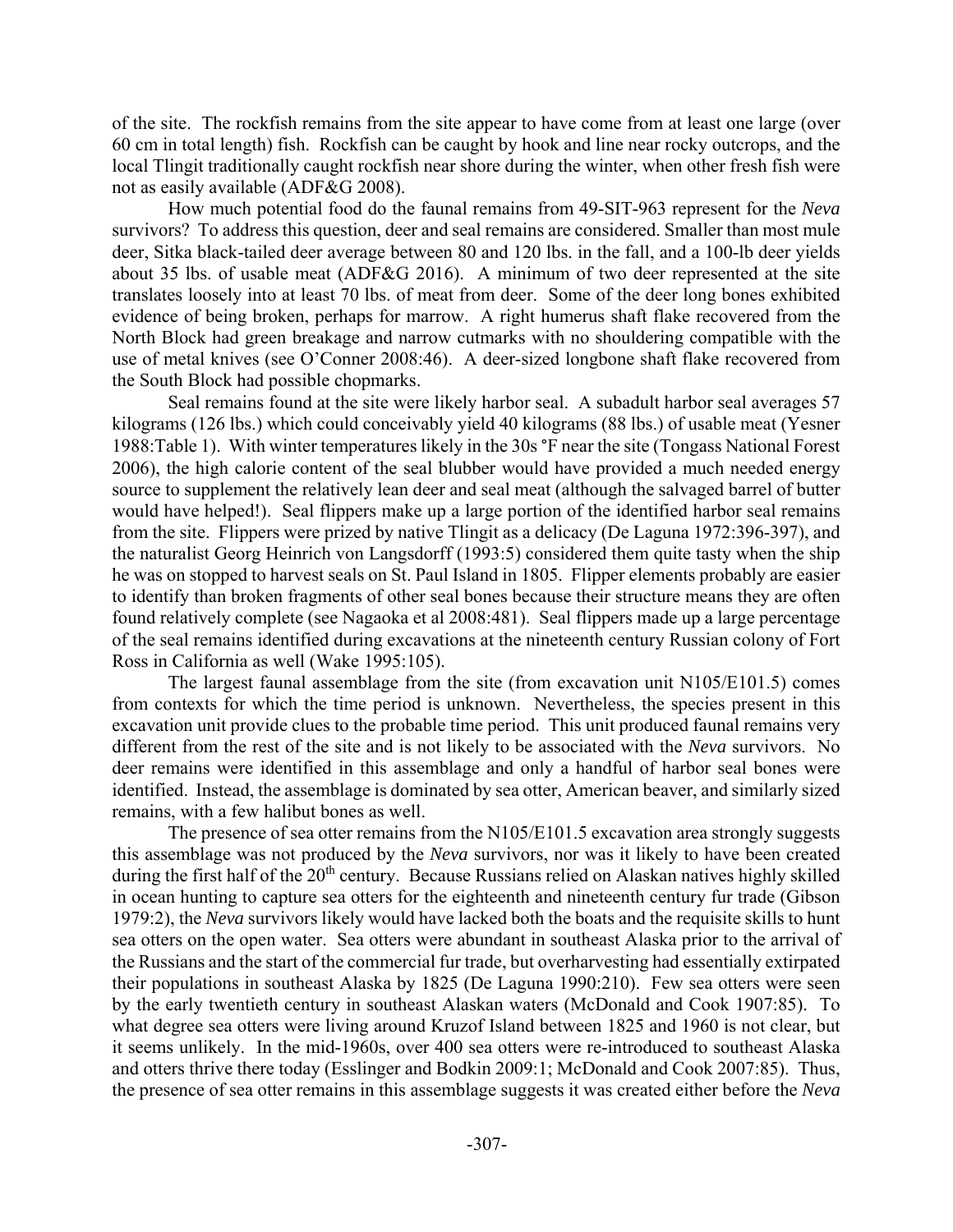shipwreck, after the shipwreck but long before the  $20<sup>th</sup>$  century, or since the late 1960s. In addition, historically, the Tlingit hunted sea otters in the spring, summer or fall (De Laguna 1990:206; Emmons 1991:102), rather than the winter, when the *Neva* wrecked.

The beaver remains are potentially noteworthy as well. Currently, beaver can be found on Kruzof Island although it is unclear whether they existed there prior to ca. 1925 (MacDonald and Cook 1996:578, 2007:27-28). By the beginning of the twentieth century, beaver had been extirpated from several southeast Alaska islands through overtrapping. Subsequently, they were reportedly "re-introduced" to Baranof Island in 1927 and may have been "introduced" to Kruzof Island in 1925 (Burris and McKnight 1977:33; MacDonald and Cook 1996:978). Despite the claim for beaver "introduction" in 1925, it seems likely that they also existed on Kruzof Island in the nineteenth century, since they are known to have existed on both Chichagof and Baranof islands prior to overtrapping (Cook and MacDonald 2001:211). Thus it is unclear whether the beaver remains at the site indicate a post-1925 date to this assemblage, or whether they are evidence of a native Kruzof Island population prior to overtrapping. The extent to which native beaver populations from Baranof, Chichagof, and probably Kruzof Island, differed from the endemic beaver species (*Castor canadensis phaeus*) described for Admiralty Island (MacDonald and Cook 2001:209) is the type of question being researched today by biologists studying island phylogeography (see Cook et al. 2001). If the beaver bones from the site are from a native pretwentieth century population, it is possible they could be used in future phylogenetic studies employing ancient DNA.

# **REFERENCES CITED**

Alaska Department of Fish and Game

- 2008 Rockfish Through the Ages: Local Traditional Knowledge of Rockfish. Electronic document, http://www.adfg.alaska.gov/index.cfm?adfg=wildlifenews.view\_article&articles\_id=36 6, accessed December 9, 2015.
- 2015 Mammals. Electronic document, http://www.adfg.alaska.gov/index.cfm?adfg=animals.listmammals, accessed December 7, 2015
- 2016. Sitka Black-tailed Deer Hunting in Alaska. Electronic document, http://www.adfg.alaska.gov/index.cfm?adfg=deerhunting.main, accessed January 11, 2016.
- 2017a Lingcod (*Ophiodon elongatus*). Electronic document, http://www.adfg.alaska.gov/index.cfm?adfg=lingcod.printerfriendly, accessed March 31, 2017.
- 2017b Area Sport Fishing Reports Sitka, January 9, 2017. Electronic document. https://www.adfg.alaska.gov/sf/FishingReports/index.cfm?ADFG=R1.reportDetail&Ar ea\_key=12, accessed March 31, 2017.

Behrensmeyer, Anna K.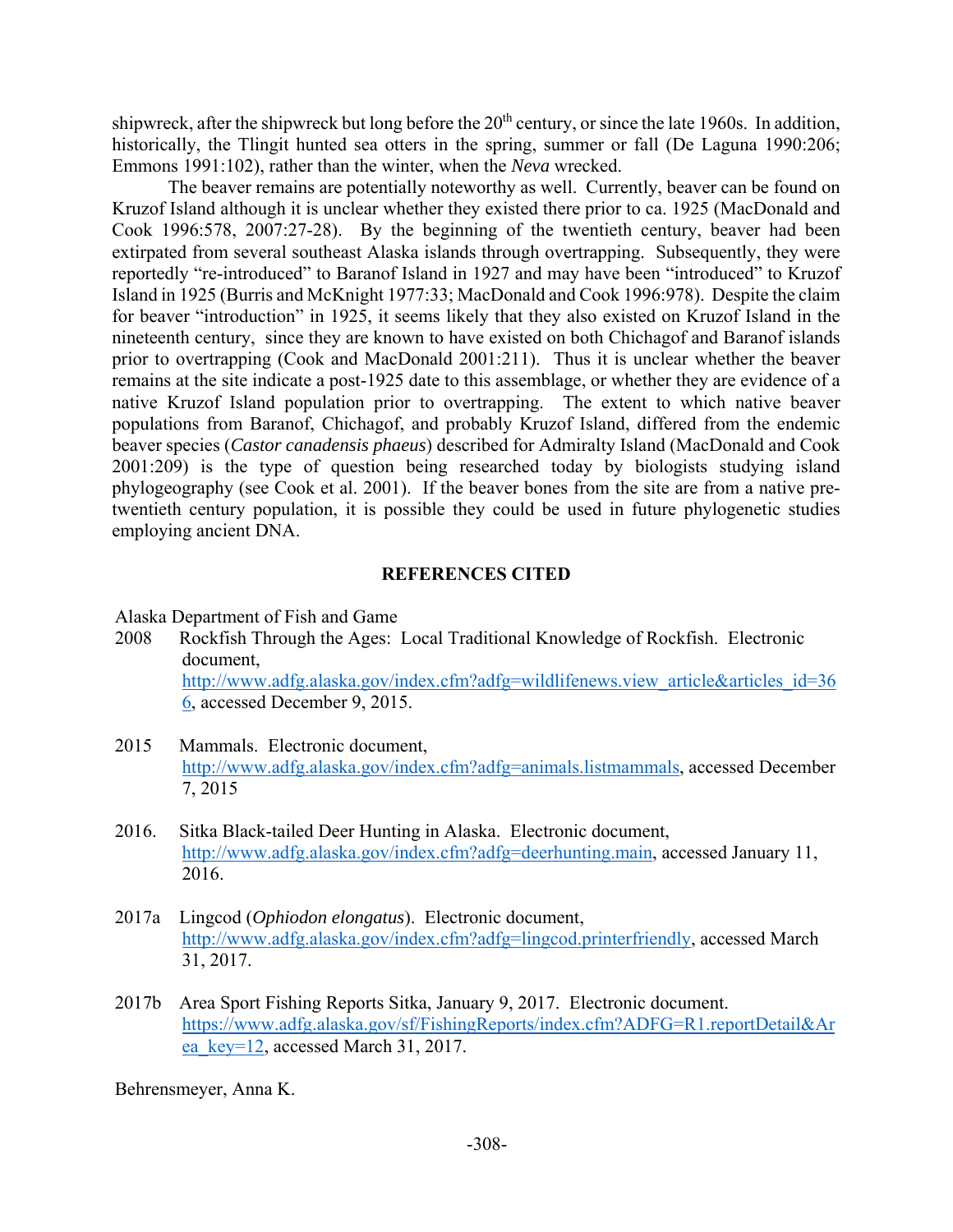- 1978 Taphonomic and Ecological Information from Bone Weathering. *Paleobiology* 4(2):150- 162.
- Berkh, V. N. and V. M. Golovnin
- 1979 *The Wreck of the Neva as Narrated in the Description of the Unfortunate Shipwreck of the Frigate Neva of the Russian-American Company by V. N. Berkh and The Loss of the Russian-American Company Ship Neva on the Northwestern Shore of America, Near Cape Edgecumbe, on the Latitude of 57° 11', on the 9<sup>th</sup> of January, 1813 by V. M. Golovnin*. Translated and annotated by Antoinette Shalkop. Alaska Historical Society, Anchorage.

Bunn, Henry T.

1982 *Meat Eating and Hominid Evolution: Studies on the Diet and Subsistence Patterns of Plio-Pleistocene Hominids in East Africa*. Ph.D. dissertation, University of California, Berkeley. University Microfilms, Ann Arbor.

Burris, Oliver E., and Donald E. McKnight

- 1977 *Game Transplants in Alaska*. Wildlife Technical Bulletin No. 4. Alaska Department of Fish and Game, Anchorage.
- Cook, J.A., A. Lidlack, C.J. Conroy, J.R. Demboski, M.A. Fleming, A.M. Runck, K.D. Stone, and S.O. MacDonald
- 2001 A Phylogeographic Perspective on Endemism in the Alexander Archipelago of Southeast Alaska. *Biological Conservation* 97:215-227.

De Laguna, Frederica

- 1972 *Under Mount Saint Elias: the History and Culture of the Yakutat Tlingit*. Smithsonian Contributions to Anthropology, Volume 7. Smithsonian Institution Press, Washington, D.C.
- 1990 Tlingit. In *Northwest Coast*, ed. by Wayne Suttles, pp. 203-228. Handbook of North American Indians, Vol. 7, William C. Sturtevant, general editor, Smithsonian Institution, Washington, D.C.

Emmons, George Thorton

1991 *The Tlingit Indians*. Frederica de Laguna, ed. University of Washington Press, Seattle.

Esslinger, George G., and James L. Bodkin

- 2009 *Status and Trends of Sea Otter Populations in Southeast Alaska, 1969-2003*. Scientific Investigations Report No. 2009-5045. United States Geological Survey, Reston, Virginia.
- Foster, Mary, and Steve Henrikson
- 2009 Symbols of Russian America: Imperial Crest & Possession Plates in North America. Alaska State Museums Concepts, Technical Paper No. 5. Electronic document,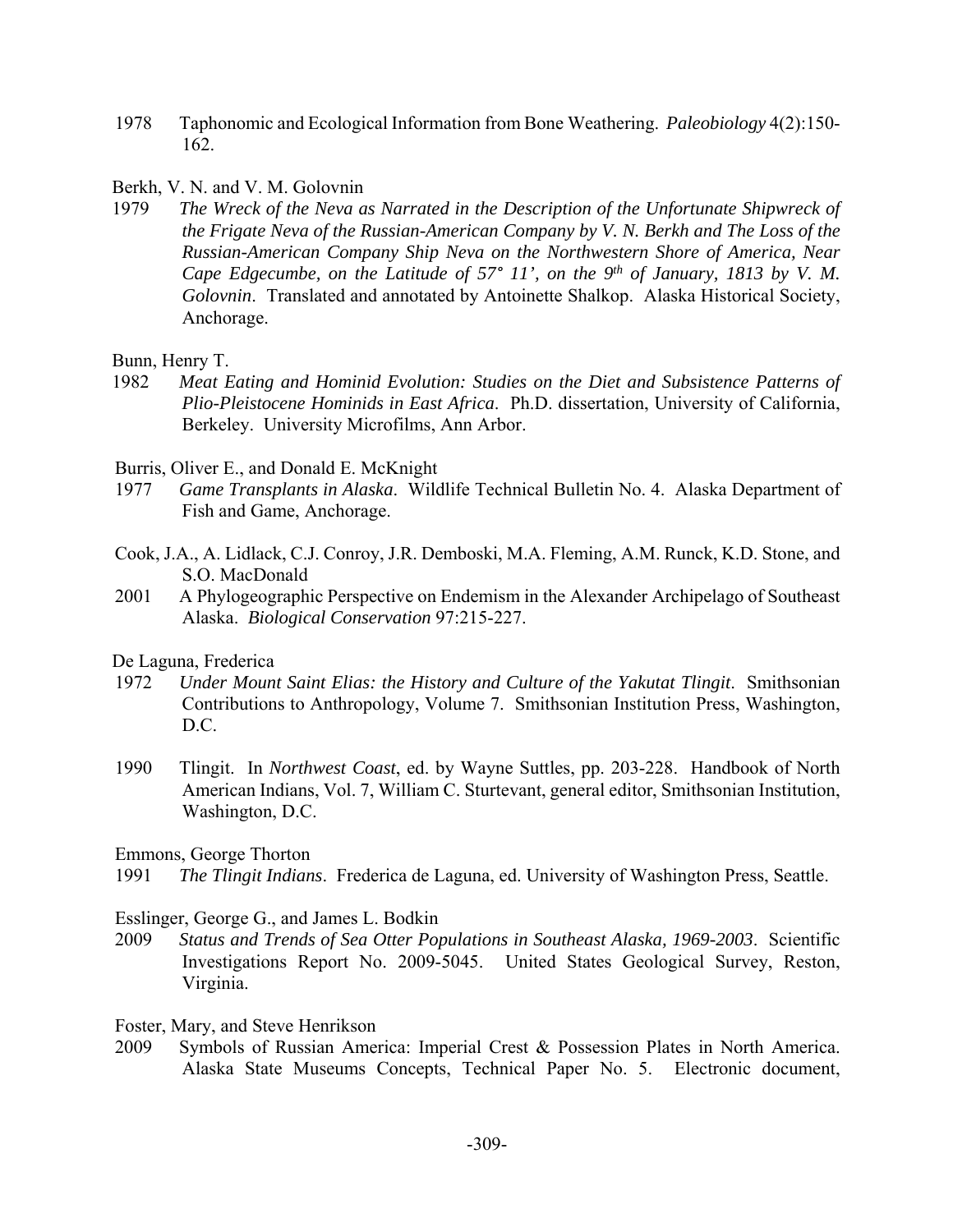http://museums.alaska.gov/documents/concepts/concept%205\_russian\_american\_symb ols.pdf, accessed March 28, 2017.

Gibson, James R.

1979 *Russian Dependence Upon the Natives of Russian America*. Kennan Institute Occasional Paper Series No. 70. Woodrow Wilson International Center for Scholars, Washington, D.C.

Gilbert, B. Miles

- Integrated Taxonomic Information System
- 2016 Electronic website, on-line database, http://www.itis.gov, accessed June, 2016.
- Langsdorff, Georg Heinrich von
- 1993 *Remarks and Observations on a Voyage Around the World from 1803 to 1807,* Volume 2. Alaska History No. 41. Translated and annotated by Victoria Joan Moessner, edited by Richard A. Pierce. The Limestone Press, Kingston, Ontario.
- Lyman, R. Lee, and Gregory L. Fox
- 1989 A Critical Evaluation of Bone Weathering as an Indication of Bone Assemblage Formation. *Journal of Archaeological Science* 16:293-317.

MacDonald, Stephen O., and Joseph A. Cook

- 1996 The Land Mammal Fauna of Southeast Alaska. *The Canadian Field-Naturalist* 110:571- 598.
- 2001 Should Endemism Be a Focus of Conservation Efforts Along the North Pacific Coast of North America? *Biological Conservation* 97:207-213
- 2007 *Mammals and Amphibians of Southeast Alaska*. Special Publications No. 8. Museum of Southwestern Biology, University of New Mexico, Albuquerque.

McMahan, J. David.

2002 *Archaeological Data Recovery at Baranof Castle State Historic Site, Sitka, Alaska: Final Report of Investigations (ADOT&PF Project No. 71817/TEA-000-3{43}*. Office of History and Archaeology Report No. 84. Alaska Department of Natural Resources, Anchorage.

Mecklenburg, Catherine W., T. Anthony, Mecklenburg, and Lyman K. Thorsteinson 2002 *Fishes of Alaska*. American Fisheries Society, Bethesda, Maryland.

# Moss, Madonna L.

2004 *Archaeological Investigation of Cape Addington Rockshelter: Human Occupation of the Rugged Seacoast on the Outer Prince of Wales Archipelago, Alaska*. University of Oregon Anthropological Paper No. 63. University of Oregon, Eugene.

<sup>1990</sup> *Mammalian Osteology*. Missouri Archaeological Society, Columbia.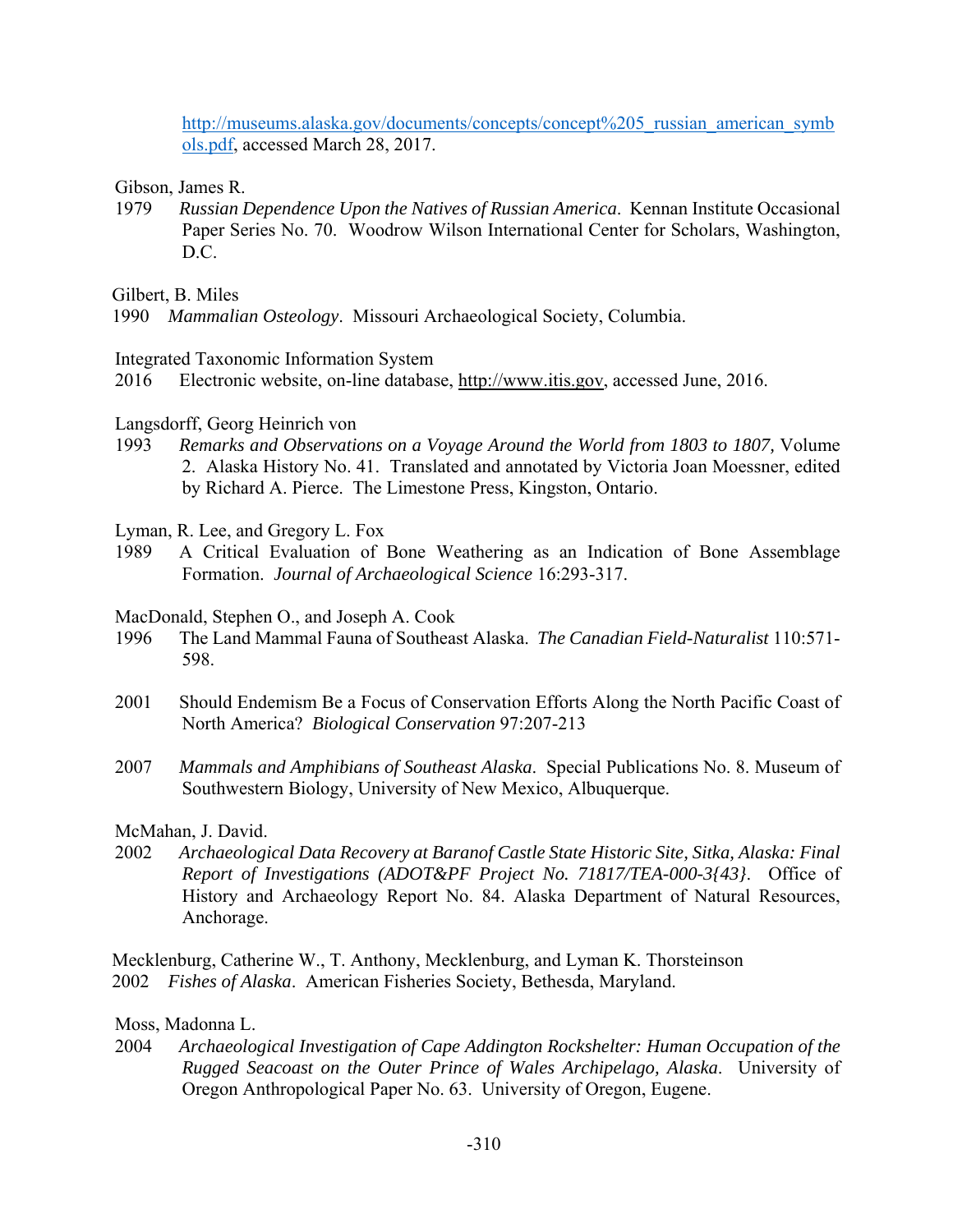Nagaoka, Lisa, Steve Wolverton, and Ben Fullerton

2008 Taphonomic Analysis of the Twilight Beach Seals. In *Islands of Inquiry: Colonisation, Seafaring and the Archaeology of Maritime Landscapes*, edited by Geoffrey Clark, Foss Leach, and Sue O'Connor, pp. 475-498. ANU Press, Canberra, Australia.

# O'Conner, Terry

2008 *The Archaeology of Animal Bones*. Texas A&M University Press, College Station.

# Orchard, Trevor J.

2003 *An Application of the Linear Regression Technique for Determining Length and Weight of Six Fish Taxa: The Role of Selected Fish Species in Aleut Paleodiet*. BAR International Series No. 1172. Archaeopress, Oxford, England.

#### Payne, Sebastian

1975 Partial Recovery and Sample Bias. In *Archaeozoological Studies*, edited by A.T. Clason, pp. 7-17. American Elsevier, New York.

#### Petruzelli, Renee

2002 Chapter 13: An Analysis of Faunal Remains from Castle Hill. In *Archaeological Data Recovery at Baranof Castle State Historic Site, Sitka, Alaska: Final Report of Investigations (ADOT&PF Project No. 71817/TEA-000-3{43}*, edited by J. David McMcMahan, pp. 199-208. Office of History and Archaeology Report No. 84. Alaska Department of Natural Resources, Anchorage.

#### Post, Lee

- 2004 *Pinniped Projects: Articulating Seal and Sea Lion Skeletons*. Bone Building Books, Vol. 4. Lee Post, Homer, Alaska.
- 2014 *Bone Guide to Selected Land Mammals of the Northwestern States*. Lee Post, Homer, Alaska.

#### Stahl, Jennifer, Kristen Green, and Mike Vaughn

2014 *Examination of Lingcod,* Ophiodon elongatus*, Movements in Southeast Alaska Using Traditional Tagging Methods*. Fishery Data Series No. 14-28. Alaska Department of Fish and Game, Anchorage, Alaska.

# Stora, Jan

2001 Skeletal Development of the Grey Seal *Halichoerus grypus*, the Ringed Seal *Phoca vitulina vitulina* and the Harp Seal *Phoca groenlandica*: Epiphyseal Fusion and Life History. *Archaeozoologia* XI:199-222.

# Thomas, David Hurst

1969 Great Basin Hunting Patterns: A Quantitative Method for Treating Faunal Remains. *American Antiquity* 34:392-401.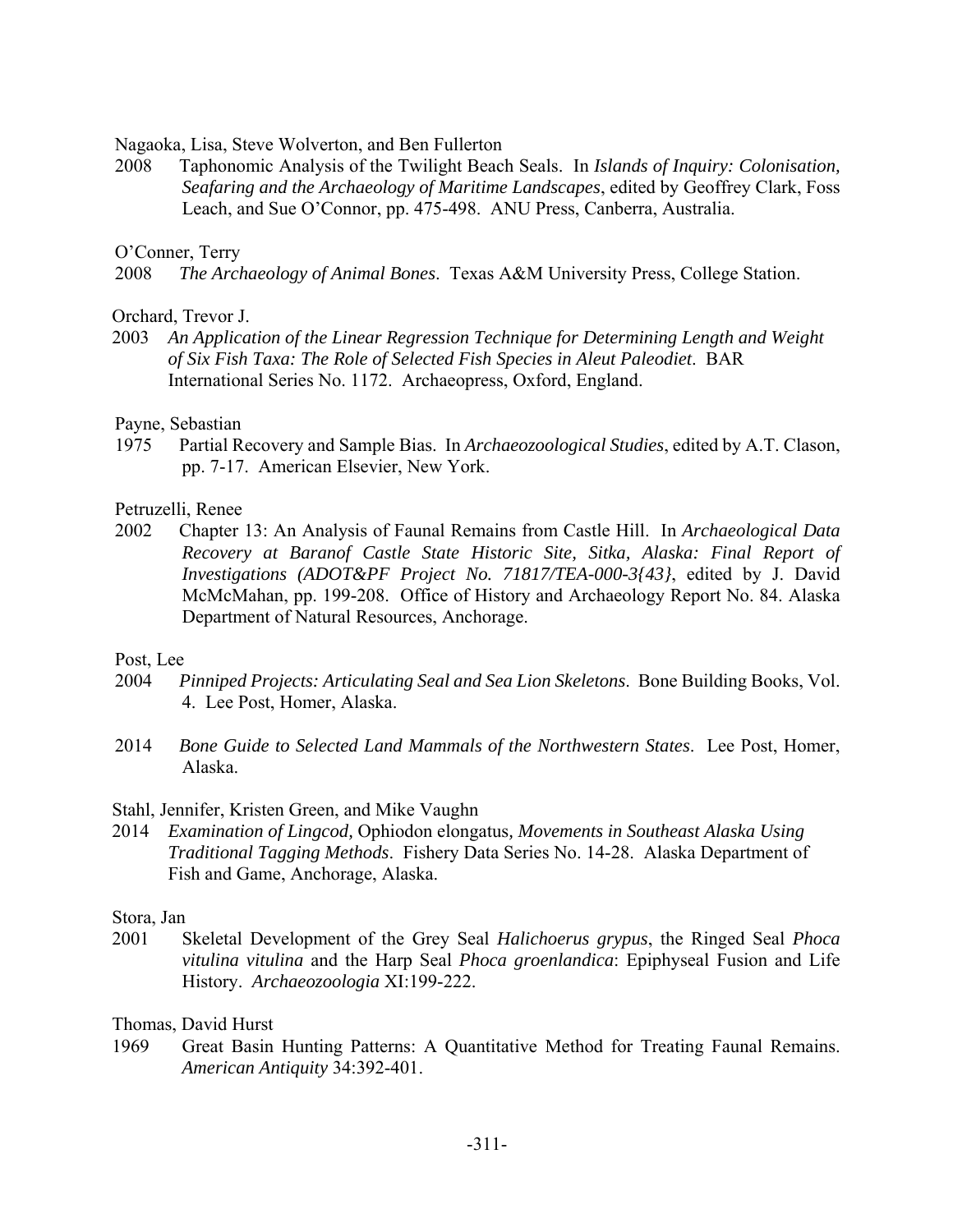Tikhmenev, P. A.

1978 *A History of the Russian-American Company*. Translated and edited by Richard A. Pierce and Alton S. Donnelly. University of Washington Press, Seattle.

Todd, Lawrence C.

1987 Taphonomy of the Horner II Bone Bed. In *The Horner Site: The Type Site of the Cody Cultural Complex*, edited by George C. Frison and Lawrence C. Todd, pp. 107-198. Academic Press, Orlando.

Todd, Lawrence C., R. V. Witter, and George C. Frison

1987 Excavation and Documentation of the Princeton and Smithsonian Horner Site Assemblages. In *The Horner Site: The Type Site of the Cody Cultural Complex*, edited by George C. Frison and Lawrence C. Todd, pp. 39-91. Academic Press, Orlando.

#### Tongass National Forest

2006 *Kruzof Island Landscape Assessment*. Tongass National Forest R10-MB-575. Sitka Ranger District, Sitka, Alaska. Electronic document, http://www.seakecology.org/wpcontent/uploads/2014/03/kruzof\_island\_landscape\_assessment.pdf, accessed January 12, 2016.

Wake, Thomas A.

1995 Mammal Remains from Fort Ross: A Study in Ethnicity and Culture Change. Unpublished Ph.D. dissertation, Department of Anthropology, University of California, Berkeley.

Whitaker, John O., Jr.

1980 *The Audubon Society Field Guide to North American Mammals*. Alfred A. Knopf, New York.

White, Theodore E.

1953 A Method of Calculating the Dietary Percentage of Various Food Animals Utilized by Aboriginal Peoples. *American Antiquity* 18(4):396-398.

Yesner, David R.

1988 Effects of Prehistoric Human Exploitation on Aleutian Sea Mammal Populations. *Arctic Anthropology* 25:28-43.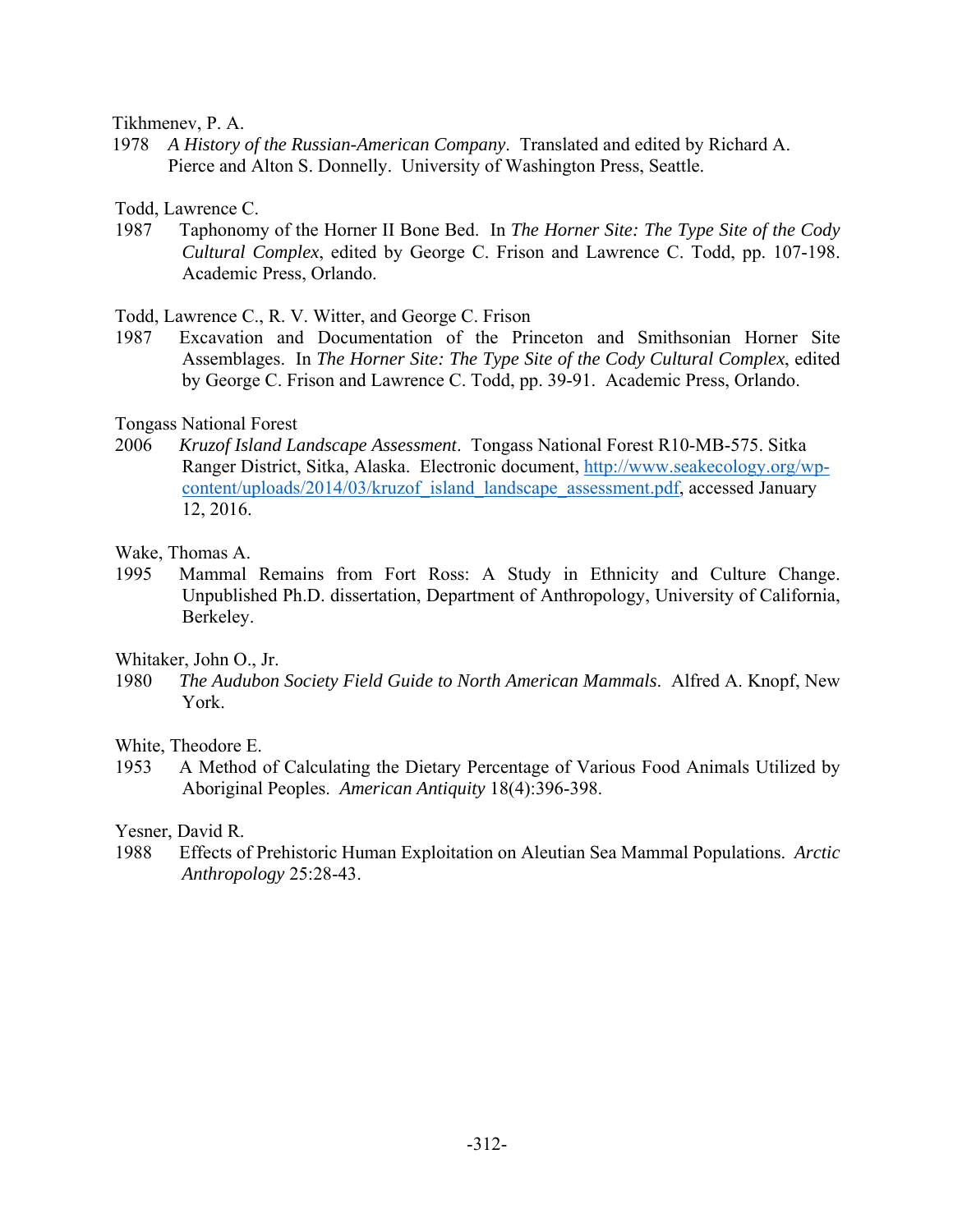#### **NEVA Archaeological Project SIT‐963 Faunal Analysis Excludes bone from Cat #UA2015‐237‐016 (10 cm BS)**

| South Block |                |                |                           |                           |                           |                          |                          |                     |                 |        |                           |                          |                           |              |                                |
|-------------|----------------|----------------|---------------------------|---------------------------|---------------------------|--------------------------|--------------------------|---------------------|-----------------|--------|---------------------------|--------------------------|---------------------------|--------------|--------------------------------|
| Square      | Catalog#       | <b>NISP</b>    | Side                      | Element                   | Portion                   | <b>Burning</b>           | Weathering               | <b>Root Etching</b> | <b>Breakage</b> | Class  | Taxon                     | Length (cm)              | Age                       | Modification | Comments                       |
| N109/E101   | UA2015-237-008 | $\mathbf{1}$   | - n                       | cranial                   | temporal                  | calcined                 | $\mathbf{1}$             | $\Omega$            | Indeterminate   | Mammal | Sitka blacktail deer      |                          | $\mathsf{x}$              | $\Omega$     | external auditory meatus       |
| N109/E101   | UA2015-237-008 | $\mathbf{1}$   | $\mathbb{R}$              | astragalus                | x                         | calcined                 | $\mathbf{1}$             | $\Omega$            | Indeterminate   | Mammal | Sitka blacktail deer      | $\overline{\phantom{a}}$ | $\mathsf{x}$              | $\Omega$     |                                |
|             | UA2015-237-008 | 3              | X                         |                           | flake                     | calcined                 | $\overline{\phantom{a}}$ | $\mathsf 0$         | Indeterminate   | Mammal | Size Class 5              | ર                        | $\mathbf x$               | $\Omega$     | land mammal                    |
| N109/E101   |                |                |                           | longbone                  |                           |                          |                          |                     |                 |        |                           |                          |                           |              |                                |
| N109/E101   | UA2015-237-008 | 9              | $\pmb{\times}$            | longbone                  | flake                     | calcined                 | $\overline{\phantom{a}}$ | 0                   | Indeterminate   | Mammal | Size Class 5              | $\mathcal{P}$            | X                         | $\Omega$     | land mammal                    |
| N109/E101   | UA2015-237-008 | $\overline{4}$ | $\pmb{\times}$            | longbone                  | flake                     | calcined                 | $\overline{2}$           | 0                   | Indeterminate   | Mammal | Size Class 5              |                          | X                         | $\mathbf 0$  | land mammal                    |
| N109/E101   | UA2015-237-008 | $\overline{2}$ | $\boldsymbol{\mathsf{X}}$ | X                         | $\boldsymbol{\mathsf{x}}$ | calcined                 | $\overline{1}$           | $\Omega$            | Indeterminate   | Mammal | Size Class 5              | $\overline{3}$           | $\boldsymbol{\mathsf{x}}$ | $\Omega$     | land mammal                    |
| N109/E101   | UA2015-237-008 | 5              | X                         | X                         | $\boldsymbol{\mathsf{x}}$ | calcined                 | $\overline{\phantom{a}}$ | 0                   | Indeterminate   | Mammal | Size Class 5              | $\overline{\phantom{a}}$ | $\boldsymbol{\mathsf{x}}$ | $\Omega$     | sea mammal or land mammal      |
| N109/E101   | UA2015-237-008 | 19             | $\boldsymbol{\mathsf{x}}$ | X                         | $\boldsymbol{\mathsf{x}}$ | calcined                 | $\overline{1}$           | $\Omega$            | Indeterminate   | Mammal | Size Class 5              | $\mathbf{1}$             | $\boldsymbol{\mathsf{x}}$ | $\Omega$     | sea mammal or land mamma       |
| N109/E101   | UA2015-237-008 | $\mathbf{3}$   | $\boldsymbol{\mathsf{x}}$ | $\boldsymbol{\mathsf{x}}$ | $\boldsymbol{\mathsf{x}}$ | calcined                 | $\mathbf{1}$             | $\Omega$            | Indeterminate   | Mammal | Size Class 5              | $\overline{\phantom{a}}$ | X                         | $\Omega$     | land mammal                    |
| N109/E101   | UA2015-237-008 | $\overline{2}$ | $\boldsymbol{\mathsf{x}}$ | X                         | x                         | calcined                 | 1                        | $^{\circ}$          | Indeterminate   | Mammal | Size Class 5              | $\mathbf{1}$             | X                         | 0            | land mammal                    |
|             |                |                |                           |                           |                           |                          |                          |                     |                 |        |                           |                          |                           |              |                                |
| N109/E101   | UA2015-237-008 | $\mathbf 1$    | $\boldsymbol{\mathsf{x}}$ | X                         | $\boldsymbol{\mathsf{x}}$ | calcined                 | $\overline{2}$           | $\mathsf 0$         | Indeterminate   | Mammal | Size Class 5              | $\overline{\phantom{a}}$ | X                         | $\mathbf 0$  | land mammal                    |
| N109/E101   | UA2015-237-008 | 6              | $\boldsymbol{\mathsf{x}}$ | $\boldsymbol{\mathsf{x}}$ | $\boldsymbol{\mathsf{x}}$ | calcined                 | $\overline{z}$           | $\Omega$            | Indeterminate   | Mammal | Size Class 5              | $\overline{\phantom{a}}$ | X                         | $\Omega$     | land mammal                    |
| N109/E101   | UA2015-237-008 | $\sqrt{4}$     | X                         | X                         | $\boldsymbol{\mathsf{x}}$ | calcined                 | $\mathcal{P}$            | $\mathbf 0$         | Indeterminate   | Mammal | Size Class 5              | $\mathbf{1}$             | X                         | $\Omega$     | land mammal                    |
| N109/E101   | UA2015-237-008 | $11\,$         | $\boldsymbol{\mathsf{x}}$ | $\boldsymbol{\mathsf{x}}$ | $\boldsymbol{\mathsf{x}}$ | calcined                 | $\overline{2}$           | $\circ$             | Indeterminate   | Mammal | Size Class 5              | $\overline{\phantom{a}}$ | $\boldsymbol{\lambda}$    | $\mathbf 0$  | land mammal                    |
| N109/E101   | UA2015-237-008 | 20             | $\boldsymbol{\mathsf{x}}$ | X                         | $\boldsymbol{\mathsf{x}}$ | calcined                 | $\mathcal{P}$            | $\Omega$            | Indeterminate   | Mammal | Size Class 5              | $\mathbf{1}$             | $\boldsymbol{\lambda}$    | $\Omega$     | land mamma                     |
| N109/E101   | UA2015-237-008 | $\overline{7}$ | $\boldsymbol{\mathsf{x}}$ | X                         | $\boldsymbol{\mathsf{x}}$ | calcined                 | $\overline{z}$           | $\mathbf 0$         | Indeterminate   | Mammal | Size Class 5              | $\overline{2}$           | $\lambda$                 | $\mathbf 0$  | land mammal                    |
| N109/E101   | UA2015-237-008 | 6              | $\boldsymbol{\mathsf{x}}$ | X                         | $\boldsymbol{\mathsf{x}}$ | calcined                 | $\overline{z}$           | $\mathbf 0$         | Indeterminate   | Mammal | Size Class 5              | $\mathbf{1}$             | X                         | $\Omega$     | land mammal                    |
|             |                |                |                           |                           |                           |                          |                          |                     |                 |        |                           |                          |                           |              |                                |
| N109/E101   | UA2015-237-008 | $\mathbf{1}$   | $\boldsymbol{\mathsf{x}}$ | longbone                  | flake                     | calcined                 | 1                        | $\mathbf 0$         | Indeterminate   | Mammal | Size Class 5              | $\mathbf{3}$             | X                         | 0            | land mammal                    |
| N109/E101   | UA2015-237-008 | $\overline{9}$ | $\boldsymbol{\mathsf{x}}$ | $\boldsymbol{\mathsf{x}}$ | $\boldsymbol{\mathsf{x}}$ | calcined                 | $\mathcal{P}$            | $\circ$             | Indeterminate   | Mammal | Size Class 5              | $\overline{2}$           | X                         | $\mathbf 0$  | sea mammal or land mammal      |
| N109/E101   | UA2015-237-008 | 2              | $\pmb{\times}$            | $\boldsymbol{\mathsf{x}}$ | $\boldsymbol{\mathsf{x}}$ | calcined                 | $\mathcal{L}$            | $\Omega$            | Indeterminate   | Mammal | Size Class 5              | $\mathbf{1}$             | X                         | $\Omega$     | sea mammal or land mammal      |
| N109/E101   | UA2015-237-008 | 14             | $\boldsymbol{\mathsf{x}}$ | X                         | $\boldsymbol{\mathsf{x}}$ | calcined                 | $\mathcal{P}$            | $\Omega$            | Indeterminate   | Mammal | x                         | $\mathbf{1}$             | X                         | $\Omega$     |                                |
| N109/E101   | UA2015-237-008 | $\mathbf 1$    | $\boldsymbol{\mathsf{x}}$ | X                         | $\boldsymbol{\mathsf{x}}$ | calcined                 | $\mathbf{1}$             | $\mathsf 0$         | Indeterminate   | Х      | $\boldsymbol{\mathsf{x}}$ | $\overline{\phantom{a}}$ | X                         | $\mathbf 0$  |                                |
| N109/E101   | UA2015-237-008 | $\mathbf{1}$   | $\boldsymbol{\mathsf{x}}$ | X                         | $\boldsymbol{\mathsf{x}}$ | calcined                 | 1                        | $\mathbf 0$         | Indeterminate   | Fish   | $\boldsymbol{\mathsf{x}}$ | $\overline{\phantom{a}}$ | X                         | $\Omega$     |                                |
| N110/E101   | UA2015-237-009 | 1              | $\boldsymbol{\mathsf{x}}$ | X                         | $\boldsymbol{\mathsf{x}}$ | calcined                 |                          | $^{\circ}$          | Indeterminate   | Mammal | Size Class 5              |                          | X                         | $\circ$      | sea mammal or land mammal      |
|             |                |                |                           |                           |                           |                          |                          |                     |                 |        |                           |                          |                           |              |                                |
| N109/E102   | UA2015-237-010 | $\mathbf{1}$   | $\boldsymbol{\mathsf{x}}$ | metapodial                | distal shaft              | unburnt                  |                          | $\mathbf 0$         | Indeterminate   | Mammal | Sitka blacktail deer      | $\overline{\mathbf{3}}$  | fused                     | $\circ$      | in two fragments               |
| N108/E101   | UA2015-237-011 | $\overline{1}$ | $\boldsymbol{\mathsf{x}}$ | phalanx                   | proximal epiphysis        | calcined                 | $\mathbf{1}$             | $\Omega$            | fusion          | Mammal | harbor seal               | $\overline{1}$           | unfused                   | $\Omega$     |                                |
| N108/E101   | UA2015-237-011 | <sup>1</sup>   | $\boldsymbol{\mathsf{x}}$ | phalanx                   | proximal epiphysis        | stained/possible burning | $\mathbf{1}$             | $\Omega$            | Indeterminate   | Mammal | harbor seal               | $\overline{\phantom{a}}$ | X                         | $\Omega$     | Third phalanx?                 |
| N108/E101   | UA2015-237-011 | $\mathbf{1}$   | $\mathsf X$               | $\mathbf{x}$              | x                         | calcined                 | 1                        | $\Omega$            | Indeterminate   | Mammal | Size Class 5              | -5                       | $\boldsymbol{\lambda}$    | $\Omega$     | land mamma                     |
| N108/E101   | UA2015-237-011 | $\mathbf{1}$   | X                         | longbone                  | flake                     | calcined                 | $\mathcal{P}$            | $^{\circ}$          | Indeterminate   | Mammal | Size Class 5              | $\overline{2}$           | X                         | $\Omega$     | land mamma                     |
| N108/E101   | UA2015-237-011 | $\overline{2}$ | $\boldsymbol{\mathsf{x}}$ | X                         | $\boldsymbol{\mathsf{x}}$ | calcined                 | $\mathbf{1}$             | 0                   | Indeterminate   | Mammal | Size Class 5              | $\overline{2}$           | X                         | $\mathbf 0$  | sea mammal - seal?             |
| N108/E101   | UA2015-237-011 | 5              | X                         | $\boldsymbol{\mathsf{x}}$ | $\boldsymbol{\mathsf{x}}$ | calcined                 | $\mathbf{1}$             | $\Omega$            | Indeterminate   | Mammal | Size Class 5              | $\overline{2}$           | X                         | $\Omega$     | land mammal                    |
|             |                |                | $\boldsymbol{\mathsf{x}}$ | $\boldsymbol{\mathsf{x}}$ | $\boldsymbol{\mathsf{x}}$ |                          | $\mathbf{1}$             | 0                   |                 |        |                           |                          | X                         | $\Omega$     |                                |
| N108/E101   | UA2015-237-011 | $\mathbf{1}$   |                           |                           |                           | calcined                 |                          |                     | Indeterminate   | Mammal | Size Class 5              | -3                       |                           |              | land mammal                    |
| N108/E101   | UA2015-237-011 | 6              | $\boldsymbol{\mathsf{x}}$ | $\boldsymbol{\mathsf{x}}$ | $\boldsymbol{\mathsf{x}}$ | calcined                 | $\mathbf{1}$             | $\mathbf 0$         | Indeterminate   | Mammal | Size Class 5              | $\overline{2}$           | X                         | $\Omega$     | sea mammal or land mammal      |
| N108/E101   | UA2015-237-011 | $\overline{a}$ | $\boldsymbol{\mathsf{x}}$ | $\boldsymbol{\mathsf{x}}$ | $\boldsymbol{\mathsf{x}}$ | unburnt                  | $\mathbf{1}$             | 0                   | Indeterminate   | Mammal | Size Class 5              | $\overline{z}$           | X                         | $\Omega$     | sea mammal or land mammal      |
| N108/E101   | UA2015-237-011 | 5              | X                         | $\boldsymbol{\mathsf{x}}$ | $\boldsymbol{\mathsf{x}}$ | unburnt                  | $\mathbf{1}$             | 0                   | Indeterminate   | Mammal | Size Class 5              | $\mathbf{1}$             | X                         | $^{\circ}$   | sea mammal or land mammal      |
| N108/E101   | UA2015-237-011 | 9              | $\boldsymbol{\mathsf{x}}$ | $\boldsymbol{\mathsf{x}}$ | $\boldsymbol{\mathsf{x}}$ | calcined                 | $\mathbf{1}$             | $\mathbf 0$         | Indeterminate   | Mammal | Size Class 5              | 1                        | X                         | $\circ$      | sea mammal or land mammal      |
| N108/E101   | UA2015-237-011 | 1              | $\overline{A}$            | unidentified vertebra     | centrum epiphysis frag    | calcined                 | $\mathbf{1}$             | $\Omega$            | Indeterminate   | Mammal | Size Class 5              | $\overline{2}$           | unfused                   | $\Omega$     | sea mammal or land mammal      |
| N108/E101   | UA2015-237-011 | $\mathbf{1}$   | $\boldsymbol{\mathsf{x}}$ | rib                       | shaft                     | calcined                 | $\mathbf{1}$             | $\circ$             | Indeterminate   | Mammal | Size Class 5              | $\overline{2}$           | $\boldsymbol{\mathsf{x}}$ | $\circ$      | sea mammal or land mammal      |
| N108/F101   | UA2015-237-011 | $\overline{1}$ | $\boldsymbol{\mathsf{x}}$ | $\boldsymbol{\mathsf{x}}$ | $\boldsymbol{\mathsf{x}}$ | calcined                 | $\mathbf{1}$             | $\Omega$            | Indeterminate   | Mammal | Size Class 5              | $\overline{2}$           | X                         | unknown      | possible cutmarks              |
|             |                |                |                           |                           |                           |                          |                          |                     |                 |        |                           |                          |                           |              |                                |
| N108/E101   | UA2015-237-011 | $\mathbf{1}$   | $\boldsymbol{\mathsf{x}}$ | tooth                     | $\boldsymbol{\mathsf{x}}$ | calcined                 | $\mathbf{1}$             | $\Omega$            | Indeterminate   | Mammal | Size Class 5              | $\mathbf{1}$             | X                         | $\Omega$     |                                |
| N108/E101   | UA2015-237-011 | $\mathbf{1}$   | $\boldsymbol{\mathsf{x}}$ | $\boldsymbol{\mathsf{x}}$ | $\boldsymbol{\mathsf{x}}$ | calcined                 | $\overline{2}$           | $\mathbf 0$         | Indeterminate   | Mammal | Size Class 5              | $\Delta$                 | X                         | $\mathbf 0$  | sea mammal or land mammal      |
| N110/E101   | UA2015-237-012 | $\mathbf{1}$   | $\mathsf{R}$              | radius                    | distal epiphysis          | calcined                 | $\mathcal{D}$            | $\mathbf 0$         | Indeterminate   | Mammal | Sitka blacktail deer      | $\mathbf{3}$             | X                         | $\Omega$     |                                |
| N110/E101   | UA2015-237-012 | $\mathbf{1}$   | $\overline{A}$            | atlas vertebra            | $\boldsymbol{\mathsf{x}}$ | calcined                 | $\overline{2}$           | $\mathbf 0$         | Indeterminate   | Mammal | Sitka blacktail deer      | $\overline{\mathbf{3}}$  | fused                     | $\Omega$     |                                |
| N110/E101   | UA2015-237-012 | $\mathbf{1}$   | $\pmb{\chi}$              | $\boldsymbol{\mathsf{x}}$ | $\boldsymbol{\mathsf{x}}$ | calcined                 | $\overline{\phantom{a}}$ | $\circ$             | Indeterminate   | Mammal | Size Class 5              | $\overline{2}$           | $\lambda$                 | $\mathbf 0$  | sea mammal or land mammal      |
| N109/E102   | UA2015-237-013 | $\overline{1}$ | $\overline{A}$            | caudal vertebra           | centrum                   | calcined                 | $\mathbf{1}$             | $\Omega$            | Indeterminate   | Fish   | Oncorhychus sp.           | $\overline{1}$           | X                         | $\Omega$     | centrum measurements: height = |
|             | UA2015-237-014 | 1              | X                         | sesamoid                  |                           | calcined                 | $\mathbf{1}$             | $\Omega$            |                 | Mammal | Sitka blacktail deer      | $\mathbf{1}$             | x                         | $\Omega$     |                                |
| N110/E101   |                |                |                           |                           | complete                  |                          |                          |                     | complete        |        |                           |                          |                           |              |                                |
| N110/E101   | UA2015-237-014 | 1              | X                         | longbone                  | flake                     | calcined                 | $\overline{\phantom{a}}$ | 0                   | Indeterminate   | Mammal | Size Class 5              | $\mathbf{3}$             |                           | $\mathbf 0$  | land mammal                    |
| N110/E101   | UA2015-237-014 | $\overline{2}$ | $\boldsymbol{\mathsf{x}}$ | longbone                  | flake                     | calcined                 | $\mathcal{P}$            | $\mathbf 0$         | Indeterminate   | Mammal | Size Class 5              | $\overline{\phantom{a}}$ |                           | $\mathbf 0$  | land mammal                    |
| N110/E101   | UA2015-237-014 | 5              | $\boldsymbol{\mathsf{x}}$ | longbone                  | flake                     | calcined                 | $\mathcal{P}$            | 0                   | Indeterminate   | Mammal | Size Class 5              |                          |                           | $^{\circ}$   | land mamma                     |
| N110/E101   | UA2015-237-014 | 9              | $\boldsymbol{\mathsf{x}}$ | $\boldsymbol{\mathsf{x}}$ | $\boldsymbol{\mathsf{x}}$ | calcined                 | $\overline{\phantom{a}}$ | $\Omega$            | Indeterminate   | Mammal | Size Class 5              | $\overline{\phantom{a}}$ |                           | $\Omega$     | sea mammal or land mammal      |
| N110/E101   | UA2015-237-014 | 10             | X                         | $\boldsymbol{\mathsf{x}}$ | $\boldsymbol{\mathsf{x}}$ | calcined                 | $\overline{\phantom{a}}$ | $\Omega$            | Indeterminate   | Mammal | Size Class 5              | $\mathbf{1}$             | $\mathbf x$               | $\Omega$     | sea mammal or land mammal      |
| N110/E101   | UA2015-237-014 | <sup>1</sup>   | $\boldsymbol{\mathsf{X}}$ | tooth                     | $\boldsymbol{\mathsf{x}}$ | calcined                 | $\overline{\phantom{a}}$ | $\Omega$            | Indeterminate   | Mammal | Size Class 5              | $\overline{\phantom{a}}$ | X                         | $\Omega$     | root                           |
|             |                | -1             | $\boldsymbol{\mathsf{x}}$ | longbone                  | flake                     | calcined                 | $\overline{1}$           | $\Omega$            | Indeterminate   | Mammal | Size Class 5              | $\overline{1}$           | $\mathbf x$               | $\Omega$     | land mamma                     |
| N109/E101   | UA2015-237-015 |                |                           |                           |                           |                          |                          |                     |                 |        |                           |                          |                           |              |                                |
| N109/E101   | UA2015-237-015 | $\mathbf{1}$   | $\pmb{\times}$            | X                         | $\boldsymbol{\mathsf{x}}$ | calcined                 | $\mathbf{1}$             | 0                   | Indeterminate   | Mammal | Size Class 5              | 3                        | X                         | $\Omega$     | land mammal                    |
| N109/E101   | UA2015-237-015 | 5              | $\pmb{\times}$            | X                         | $\boldsymbol{\mathsf{x}}$ | calcined                 | $\overline{1}$           | 0                   | Indeterminate   | Mammal | Size Class 5              | $\overline{2}$           | X                         | 0            | land mammal                    |
| N109/E101   | UA2015-237-015 | 10             | $\pmb{\times}$            | $\boldsymbol{\mathsf{x}}$ | $\boldsymbol{\mathsf{x}}$ | calcined                 | $\overline{1}$           | $\Omega$            | Indeterminate   | Mammal | Size Class 5              | $\mathbf{1}$             | $\boldsymbol{\mathsf{x}}$ | $\Omega$     | land mammal                    |
| N109/E101   | UA2015-237-015 | $\mathbf{1}$   | $\overline{A}$            | unidentified vertebra     | centrum fragment          | calcined                 | $\mathbf{1}$             | 0                   | Indeterminate   | Mammal | Size Class 5              | $\overline{1}$           | fused                     | $\Omega$     | sea mammal or land mammal      |
| N108/E101   | UA2015-237-017 | $\overline{2}$ | $\boldsymbol{\mathsf{x}}$ | longbone                  | flake                     | calcined                 | $\overline{\phantom{a}}$ | 0                   | Indeterminate   | Mammal | Size Class 5              | $\overline{\phantom{a}}$ | X                         | $\Omega$     | land mammal                    |
| N108/E101   | UA2015-237-017 | $\overline{a}$ | X                         | longbone                  | flake                     | calcined                 | $\overline{\phantom{a}}$ | $\Omega$            | Indeterminate   | Mammal | Size Class 5              | $\mathbf{1}$             | X                         | $\Omega$     | land mammal                    |
|             |                |                |                           | X                         | X                         |                          | $\overline{2}$           | $^{\circ}$          |                 |        |                           |                          | X                         | $\circ$      |                                |
| N108/E101   | UA2015-237-017 | 15             | Х                         |                           |                           | calcined                 |                          |                     | Indeterminate   | Mammal | Size Class 5              | $\overline{\phantom{a}}$ |                           | $\Omega$     | sea mammal or land mammal      |
| N110/E102   | UA2015-237-018 | $\mathbf{1}$   | $\boldsymbol{\mathsf{x}}$ | metatarsa                 | flake                     | calcined                 | 1                        | $\mathbf 0$         | Indeterminate   | Mammal | Sitka blacktail deer      |                          | X                         |              |                                |
| N110/E102   | UA2015-237-018 | 9              | $\boldsymbol{\mathsf{x}}$ | longbone                  | flake                     | calcined                 | $\mathbf{1}$             | $^{\circ}$          | Indeterminate   | Mammal | Size Class 5              | $\overline{\phantom{a}}$ | X                         | $\Omega$     | land mammal                    |
| N110/E102   | UA2015-237-018 | 5              | $\boldsymbol{\mathsf{x}}$ | longbone                  | flake                     | calcined                 | $\mathbf{1}$             | $\mathbf 0$         | Indeterminate   | Mammal | Size Class 5              | $\mathbf{1}$             | $\boldsymbol{\mathsf{x}}$ | $\mathbf 0$  | land mammal                    |
| N110/E102   | UA2015-237-018 | $\mathbf{q}$   | $\boldsymbol{\mathsf{x}}$ | $\boldsymbol{\mathsf{x}}$ | $\boldsymbol{\mathsf{x}}$ | calcined                 | $\mathbf{1}$             | $\mathbf{0}$        | Indeterminate   | Mammal | Size Class 5              | $\mathbf{1}$             | $\boldsymbol{\mathsf{x}}$ | $\Omega$     | land mammal                    |
| N110/E102   | UA2015-237-018 | 3              | $\boldsymbol{\mathsf{x}}$ | X                         | $\boldsymbol{\mathsf{x}}$ | calcined                 | $\mathbf{1}$             | $\mathbf 0$         | Indeterminate   | Mammal | Size Class 5              | $\overline{1}$           | $\lambda$                 | $\Omega$     | sea mammal or land mammal      |
| N110/E102   | UA2015-237-018 | $\mathbf{1}$   | $\boldsymbol{\mathsf{x}}$ | $\boldsymbol{\mathsf{x}}$ | $\boldsymbol{\mathsf{x}}$ | calcined                 | $\mathbf{1}$             | $\mathbf 0$         | Indeterminate   | Mammal | Size Class 5              | $\overline{\phantom{a}}$ | X                         | $\mathbf 0$  | land mammal                    |
| N108/E102   | UA2015-237-019 | $\mathbf{1}$   | $\boldsymbol{\mathsf{x}}$ | sesamoio                  | complete                  | calcined                 | $\overline{z}$           | $\mathbf 0$         | Indeterminate   | Mammal | Sitka blacktail deer      | $\overline{\phantom{a}}$ | X                         | $\Omega$     |                                |
|             | UA2015-237-019 | 13             | $\boldsymbol{\mathsf{x}}$ |                           | flake                     | calcined                 | $\mathcal{P}$            | 0                   | Indeterminate   | Mammal | Size Class 5              | $\mathcal{P}$            |                           | $\circ$      | land mamma                     |
| N108/E102   |                |                |                           | longbone                  |                           |                          |                          |                     |                 |        |                           |                          |                           |              |                                |
| N108/E102   | UA2015-237-019 | 9              | $\pmb{\times}$            | longbone                  | flake                     | calcined                 | $\mathcal{P}$            | $\mathbf{0}$        | Indeterminate   | Mammal | Size Class 5              | $\mathbf{1}$             | $\boldsymbol{\mathsf{x}}$ | $\Omega$     | land mammal                    |
| N108/E102   | UA2015-237-019 | $\Delta$       | $\boldsymbol{\mathsf{x}}$ | $\boldsymbol{\mathsf{x}}$ | $\mathbf{x}$              | calcined                 | $\mathcal{L}$            | $\Omega$            | Indeterminate   | Mammal | Size Class 5              | $\overline{\phantom{a}}$ | $\mathbf x$               | $\Omega$     | sea mammal or land mammal      |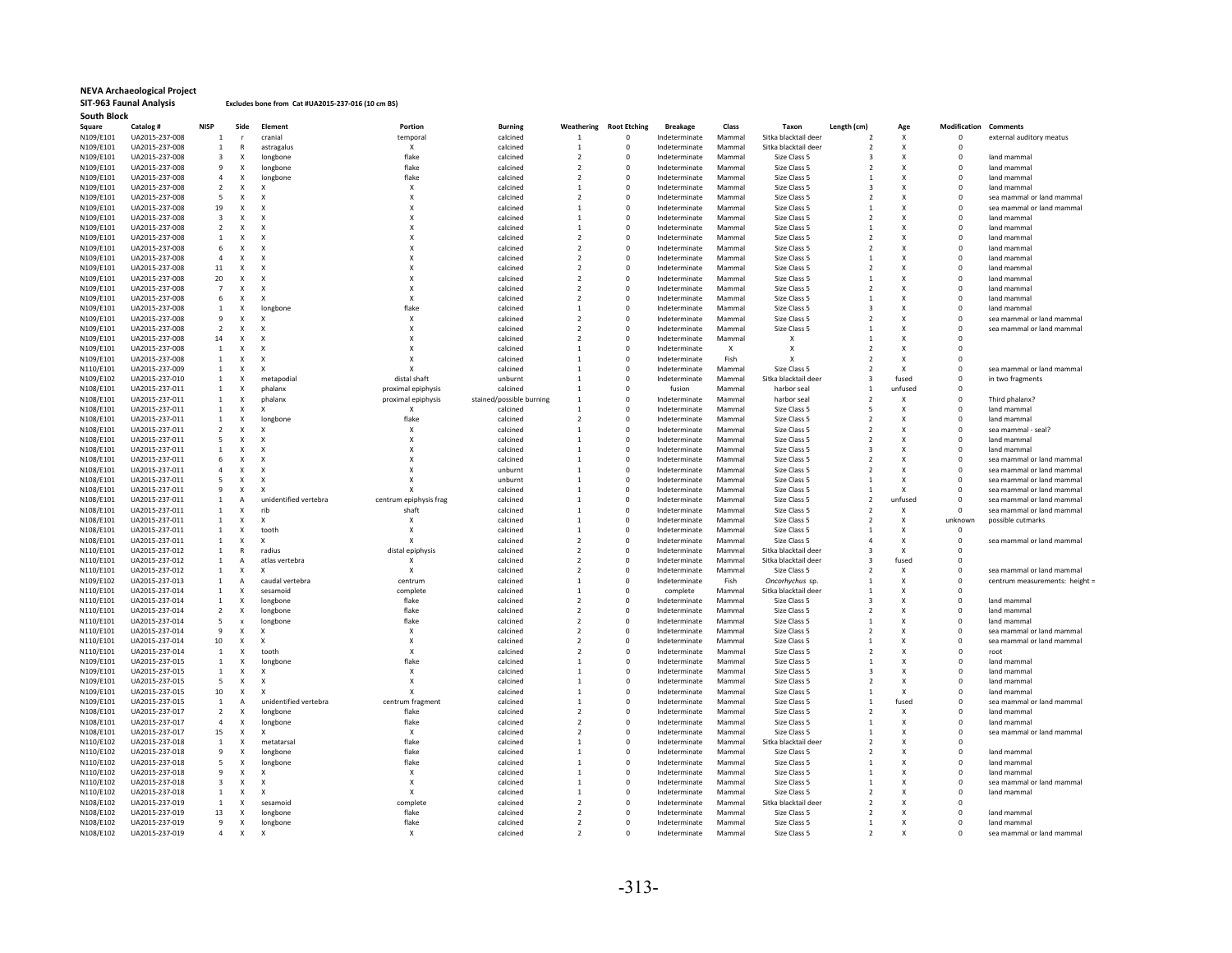| N108/E102 | UA2015-237-019 | 10                       | $\mathsf{x}$              | $\boldsymbol{\mathsf{x}}$ | $\times$                      | calcined                 | $\overline{\phantom{a}}$ | $\Omega$       | Indeterminate | Mammal                    | Size Class 5         | $\mathcal{P}$            | X                         | $\Omega$    | land mamma                          |
|-----------|----------------|--------------------------|---------------------------|---------------------------|-------------------------------|--------------------------|--------------------------|----------------|---------------|---------------------------|----------------------|--------------------------|---------------------------|-------------|-------------------------------------|
| N108/E102 | UA2015-237-019 | 34                       | X                         | $\mathsf{x}$              | $\boldsymbol{\mathsf{x}}$     | calcined                 | $\overline{\phantom{a}}$ | $\Omega$       | Indeterminate | Mammal                    | Size Class 5         | $\mathbf{1}$             | $\boldsymbol{\mathsf{x}}$ | $\Omega$    | land mammal                         |
| N108/E102 | UA2015-237-019 | $\mathbf{1}$             | $\boldsymbol{\mathsf{x}}$ | $\mathbf x$               | $\boldsymbol{\mathsf{x}}$     | calcined                 | $\mathcal{P}$            | $\Omega$       | Indeterminate | Mammal                    | Size Class 5         | 3                        | $\boldsymbol{\mathsf{x}}$ | $\Omega$    | land mamma                          |
|           |                |                          |                           |                           |                               |                          |                          | $\Omega$       |               |                           |                      |                          |                           | $\Omega$    |                                     |
| N109/E101 | UA2015-237-020 | $\mathbf{1}$             | $\boldsymbol{\mathsf{x}}$ | longbone                  | flake                         | calcined                 | $\overline{1}$           |                | Indeterminate | Mammal                    | Size Class 5         | $\overline{4}$           | $\boldsymbol{\mathsf{x}}$ |             | land mammal                         |
| N109/E101 | UA2015-237-020 | $\overline{4}$           | X                         | longbone                  | flake                         | calcined                 | $\mathbf{1}$             | $\mathbf 0$    | Indeterminate | Mammal                    | Size Class 5         | $\mathcal{P}$            | $\boldsymbol{\mathsf{x}}$ | $^{\circ}$  | land mammal                         |
| N109/E101 | UA2015-237-020 | $\overline{2}$           | $\boldsymbol{\mathsf{X}}$ | X                         | Х                             | calcined                 | $\overline{\phantom{a}}$ | $\mathbf 0$    | Indeterminate | Mammal                    | Size Class 5         | $\overline{\mathbf{3}}$  | $\boldsymbol{\mathsf{x}}$ | $^{\circ}$  | land mammal                         |
| N109/E101 | UA2015-237-020 | $\overline{\mathbf{3}}$  | $\boldsymbol{\mathsf{X}}$ | X                         | $\boldsymbol{\mathsf{x}}$     | calcined                 | $\overline{2}$           | $\mathbf 0$    | Indeterminate | Mammal                    | Size Class 5         | $\mathcal{P}$            | $\boldsymbol{\mathsf{x}}$ | $^{\circ}$  | sea mammal or land mammal           |
| N109/E101 | UA2015-237-020 | $\overline{2}$           | X                         | X                         | $\boldsymbol{\mathsf{x}}$     | calcined                 | $\overline{2}$           | $\mathbf 0$    | Indeterminate | Mammal                    | Size Class 5         | $\mathbf{1}$             | $\boldsymbol{\mathsf{x}}$ | $^{\circ}$  | sea mammal or land mammal           |
| N109/E101 | UA2015-237-020 | $1\,$                    | X                         | X                         | $\boldsymbol{\mathsf{x}}$     | calcined                 | $\mathbf{1}$             | $\mathbf 0$    | complete      | Mammal                    | Size Class 5         | $\overline{3}$           | fused                     | $\mathbf 0$ | dew claw?                           |
| N108/E101 | UA2015-237-021 | $1\,$                    | X                         | rib                       | proximal shaft                | calcined                 | $\overline{z}$           | $\overline{2}$ | Indeterminate | Mammal                    | Sitka blacktail deer | $\overline{a}$           | fused                     | $^{\circ}$  |                                     |
|           |                |                          |                           |                           |                               |                          |                          |                |               |                           |                      |                          |                           |             |                                     |
| N108/E101 | UA2015-237-021 | $\overline{2}$           | $\boldsymbol{\mathsf{x}}$ | X                         | $\boldsymbol{\mathsf{x}}$     | calcined                 | $\overline{2}$           | $\mathbf 0$    | Indeterminate | Mammal                    | Size Class 5         | $\overline{a}$           | $\boldsymbol{\mathsf{x}}$ | $^{\circ}$  | land mammal                         |
| N108/E101 | UA2015-237-021 | 6                        | $\pmb{\times}$            | X                         | X                             | calcined                 | $\mathbf{1}$             | $\Omega$       | Indeterminate | Mammal                    | Size Class 5         | $\overline{\phantom{a}}$ | $\boldsymbol{\mathsf{x}}$ | $\Omega$    | sea mammal or land mammal           |
| N108/E101 | UA2015-237-021 | 8                        | $\pmb{\times}$            | X                         | $\boldsymbol{\mathsf{x}}$     | calcined                 | $\overline{1}$           | $\Omega$       | Indeterminate | Mammal                    | Size Class 5         | $\overline{1}$           | $\boldsymbol{\mathsf{x}}$ | $\Omega$    | sea mammal or land mammal           |
| N108/E101 | UA2015-237-021 | $\mathbf{1}$             | $\pmb{\times}$            | cranial                   | $\boldsymbol{\mathsf{x}}$     | calcined                 | $\mathbf{1}$             | $\Omega$       | Indeterminate | Mammal                    | Size Class 5         | $\mathcal{P}$            | $\boldsymbol{\mathsf{x}}$ | $\Omega$    | sea mammal or land mammal           |
| N108/E101 | UA2015-237-021 | $\mathbf{1}$             | $\pmb{\times}$            | X                         | $\boldsymbol{\mathsf{x}}$     | calcined                 | $\overline{1}$           | $\Omega$       | Indeterminate | $\boldsymbol{\mathsf{x}}$ | X                    | $\overline{\phantom{a}}$ | $\boldsymbol{\mathsf{x}}$ | $\Omega$    |                                     |
|           |                |                          |                           |                           |                               |                          |                          |                |               |                           |                      |                          |                           |             |                                     |
| N109/E101 | UA2015-237-022 | $\overline{1}$           | $\boldsymbol{\mathsf{x}}$ | longbone                  | flake                         | calcined                 | $\mathbf{1}$             | $\Omega$       | Indeterminate | Mammal                    | Size Class 5         | $\overline{\mathbf{z}}$  | $\boldsymbol{\mathsf{x}}$ | $\Omega$    | land mammal                         |
| N109/E101 | UA2015-237-022 | 6                        | X                         | X                         | $\boldsymbol{\mathsf{x}}$     | calcined                 | $\mathbf{1}$             | $\Omega$       | Indeterminate | Mammal                    | Size Class 5         | $\overline{1}$           | $\boldsymbol{\mathsf{x}}$ | $\Omega$    | land mammal                         |
| N109/E101 | UA2015-237-022 | $\overline{2}$           | $\boldsymbol{\mathsf{X}}$ | X                         | $\mathbf{x}$                  | calcined                 | $\mathbf{1}$             | $\mathbf 0$    | Indeterminate | Mammal                    | Size Class 5         | $\mathcal{L}$            | $\boldsymbol{\mathsf{x}}$ | $^{\circ}$  | land mammal                         |
| N109/E101 | UA2015-237-022 | 1                        | A                         | lumbar vertebra           | zygopophysis                  | calcined                 | $\mathbf{1}$             | $\mathbf 0$    | Indeterminate | Mammal                    | Size class 5         | $\overline{\phantom{a}}$ | $\boldsymbol{\mathsf{x}}$ | $^{\circ}$  | cf deer                             |
| N108/E101 | UA2015-237-023 | <sup>1</sup>             | $\boldsymbol{\mathsf{x}}$ | innominate                |                               | calcined                 | $\mathbf{1}$             | $\Omega$       | Indeterminate | Mammal                    | harbor seal          | $\overline{\phantom{a}}$ | $\boldsymbol{\mathsf{x}}$ | $\Omega$    |                                     |
|           |                |                          |                           |                           | acetabulum and pubis fragment |                          |                          |                |               |                           |                      |                          |                           |             |                                     |
| N108/E101 | UA2015-237-023 | 2                        | A                         | unidentified vertebra     | centrum fragment              | calcined                 | $\mathbf{1}$             | $\Omega$       | Indeterminate | Mammal                    | harbor seal          | $\overline{2}$           | unfused                   | $\mathbf 0$ |                                     |
| N108/E101 | UA2015-237-023 | $\mathbf{1}$             | $\boldsymbol{\mathsf{x}}$ | first phalanx             | proximal diaphysis            | calcined                 | $\mathbf{1}$             | $\Omega$       | Indeterminate | Mammal                    | harbor seal          | $\overline{2}$           | unfused                   | $\circ$     |                                     |
| N108/E101 | UA2015-237-023 | $\mathbf{1}$             | А                         | cervical vertebra         | zygopophysis                  | calcined                 | $\overline{2}$           | $\circ$        | Indeterminate | Mammal                    | harbor seal          | $\overline{2}$           | X                         | $\circ$     |                                     |
| N108/E101 | UA2015-237-023 | $\mathbf{1}$             | X                         | first phalanx             | proximal epiphysis            | calcined                 | $\mathbf{1}$             | $\circ$        | Indeterminate | Mammal                    | harbor seal          | 1                        | unfused                   | $\circ$     |                                     |
| N108/E101 | UA2015-237-023 | <sup>1</sup>             | $\boldsymbol{\mathsf{x}}$ | sesamoid                  | complete                      | stained/possible burning | $\mathbf{1}$             | $\circ$        | complete      | Mammal                    | Sitka blacktail deer | $\overline{z}$           | $\times$                  | $\circ$     |                                     |
|           |                |                          |                           |                           |                               |                          |                          |                |               |                           |                      |                          |                           |             |                                     |
| N108/E101 | UA2015-237-023 | 19                       | X                         | X                         | X                             | calcined                 |                          | $\circ$        | Indeterminate | Mammal                    | Size Class 5         | $\overline{2}$           | X                         | $\circ$     | sea mammal                          |
| N108/E101 | UA2015-237-023 | 35                       | $\boldsymbol{\mathsf{x}}$ | X                         | X                             | calcined                 |                          | $^{\circ}$     | Indeterminate | Mammal                    | Size Class 5         | $\mathbf{1}$             | X                         | $^{\circ}$  | sea mammal or land mammal           |
| N108/E101 | UA2015-237-023 | <sup>1</sup>             | $\boldsymbol{\mathsf{x}}$ | X                         | $\boldsymbol{\mathsf{x}}$     | calcined                 |                          | $\circ$        | Indeterminate | Mammal                    | Size Class 5         | $\overline{\mathbf{3}}$  | X                         | $\mathbf 0$ | land mammal                         |
| N108/E101 | UA2015-237-023 | 9                        | $\boldsymbol{\mathsf{x}}$ | X                         | $\boldsymbol{\mathsf{x}}$     | calcined                 |                          | $^{\circ}$     | Indeterminate | Mammal                    | Size Class 5         | $\overline{\phantom{a}}$ | X                         | $\mathsf 0$ | sea mammal or land mammal           |
| N108/E101 | UA2015-237-023 | $\overline{7}$           | $\boldsymbol{\mathsf{x}}$ | X                         | $\boldsymbol{\mathsf{x}}$     | calcined                 |                          | $\Omega$       | Indeterminate | Mammal                    | Size Class 5         | $\overline{\phantom{a}}$ | $\boldsymbol{\mathsf{x}}$ | $\Omega$    | sea mammal or land mammal           |
|           |                |                          |                           |                           |                               |                          |                          |                |               |                           |                      |                          |                           |             |                                     |
| N108/E101 | UA2015-237-023 | 16                       | $\boldsymbol{\mathsf{x}}$ | X                         | $\boldsymbol{\mathsf{x}}$     | calcined                 |                          | $\Omega$       | Indeterminate | Mammal                    | Size Class 5         | $\mathbf{1}$             | $\boldsymbol{\mathsf{x}}$ | $\Omega$    | sea mammal or land mammal           |
| N108/E101 | UA2015-237-023 | $\mathbf{1}$             | $\overline{A}$            | crania                    | $\boldsymbol{\mathsf{x}}$     | calcined                 |                          | $\Omega$       | Indeterminate | Mammal                    | Size Class 5         | $\overline{\phantom{a}}$ | $\boldsymbol{\mathsf{x}}$ | $\Omega$    | sea mammal or land mammal           |
| N108/E101 | UA2015-237-023 | 6                        | $\boldsymbol{\mathsf{x}}$ | X                         | X                             | calcined                 |                          | $\mathbf 0$    | Indeterminate | Mammal                    | Size Class 5         | $\overline{2}$           | $\boldsymbol{\mathsf{x}}$ | $\circ$     | sea mammal or land mammal           |
| N108/E101 | UA2015-237-023 | 5                        | $\boldsymbol{\mathsf{x}}$ | $\boldsymbol{\mathsf{x}}$ | $\boldsymbol{\mathsf{x}}$     | calcined                 |                          | $\mathbf 0$    | Indeterminate | Mammal                    | Size Class 5         | $\mathbf{1}$             | $\boldsymbol{\mathsf{x}}$ | $\circ$     | sea mammal or land mammal           |
| N108/E101 | UA2015-237-024 | $\mathbf{1}$             | $\boldsymbol{\mathsf{x}}$ | first phalanx             | proximal diaphysis            | calcined                 | 1                        | $\mathbf 0$    | Indeterminate | Mammal                    | harbor seal          | $\overline{2}$           | unfused                   | $\circ$     |                                     |
|           |                |                          |                           |                           |                               |                          |                          |                |               |                           |                      |                          |                           |             |                                     |
| N108/E101 | UA2015-237-024 | $\overline{2}$           | $\overline{A}$            | unidentified vertebra     | centrum epiphysis frag        | calcined                 | 1                        | $\mathbf 0$    | Indeterminate | Mammal                    | Size Class 5         | $\overline{2}$           | unfused                   | $\circ$     | sea mammal or land mammal           |
| N108/E101 | UA2015-237-024 | <sup>1</sup>             | $\overline{A}$            | unidentified vertebra     | centrum epiphysis frag        | calcined                 | $\mathbf{1}$             | $\Omega$       | Indeterminate | Mammal                    | Size Class 5         | $\mathbf{1}$             | unfused                   | $\Omega$    | sea mammal or land mammal           |
| N108/E101 | UA2015-237-024 | $\mathbf{1}$             | $\overline{A}$            | lumbar vertebra           | zygopophysis                  | calcined                 | $\mathbf{1}$             | $\Omega$       | Indeterminate | Mammal                    | Size Class 5         | $\overline{\phantom{a}}$ | $\boldsymbol{\mathsf{x}}$ | $\Omega$    | sea mammal or land mammal           |
| N108/E101 | UA2015-237-024 | $\overline{z}$           | $\boldsymbol{\mathsf{x}}$ | longbone                  | flake                         | calcined                 | $\mathbf{1}$             | $\Omega$       | Indeterminate | Mammal                    | Size Class 5         | $\overline{3}$           | $\boldsymbol{\mathsf{x}}$ | $\Omega$    | land mammal                         |
| N108/E101 | UA2015-237-024 | 10                       | $\boldsymbol{\mathsf{x}}$ | longbone                  | flake                         | calcined                 | $\mathbf{1}$             | $\Omega$       | Indeterminate | Mammal                    | Size Class 5         | $\overline{\phantom{a}}$ | $\boldsymbol{\mathsf{x}}$ | $\Omega$    | land mammal                         |
|           |                |                          |                           |                           |                               |                          |                          |                |               |                           |                      |                          |                           |             |                                     |
| N108/E101 | UA2015-237-024 | 8                        | X                         | longbone                  | flake                         | calcined                 | $\mathbf{1}$             | $\Omega$       | Indeterminate | Mammal                    | Size Class 5         | $\overline{1}$           | $\boldsymbol{\mathsf{x}}$ | $\Omega$    | land mammal                         |
| N108/E101 | UA2015-237-024 | 17                       | X                         | X                         | X                             | calcined                 | $\mathbf{1}$             | $\Omega$       | Indeterminate | Mammal                    | Size Class 5         | $\overline{\phantom{a}}$ | $\boldsymbol{\mathsf{x}}$ | $\Omega$    | sea mammal or land mammal           |
| N108/E101 | UA2015-237-024 | 78                       | $\boldsymbol{\mathsf{x}}$ | $\boldsymbol{\mathsf{x}}$ | X                             | calcined                 | $\mathbf{1}$             | $\Omega$       | Indeterminate | Mammal                    | Size Class 5         | $\overline{1}$           | $\boldsymbol{\mathsf{x}}$ | $\Omega$    | sea mammal or land mammal           |
| N108/E101 | UA2015-237-024 | $\overline{2}$           | $\boldsymbol{\mathsf{x}}$ | $\boldsymbol{\mathsf{x}}$ | $\boldsymbol{\mathsf{x}}$     | calcined                 | $\mathbf{1}$             | $\Omega$       | Indeterminate | Mammal                    | Size Class 5         | $\overline{\mathbf{3}}$  | $\boldsymbol{\mathsf{x}}$ | $\mathbf 0$ | sea mammal                          |
| N108/E101 | UA2015-237-024 | <sup>1</sup>             | $\boldsymbol{\mathsf{x}}$ | $\boldsymbol{\mathsf{x}}$ | $\boldsymbol{\mathsf{x}}$     | calcined                 | $\mathbf{1}$             | $\Omega$       | Indeterminate | Mammal                    | Size Class 5         | $\mathbf{1}$             | X                         | $\mathbf 0$ | sea mammal                          |
|           |                |                          |                           |                           |                               |                          |                          |                |               |                           |                      |                          |                           |             |                                     |
| N108/E101 | UA2015-237-024 | $\mathbf{1}$             | A                         | crania                    | $\boldsymbol{\mathsf{x}}$     | calcined                 | $\overline{1}$           | $\Omega$       | Indeterminate | Mamma                     | Size Class 5         | $\mathbf{1}$             | X                         | $\circ$     | sea mammal or land mammal           |
| N108/E101 | UA2015-237-024 | $\overline{\mathbf{3}}$  | $\boldsymbol{\mathsf{x}}$ | x                         | X                             | calcined                 | $\mathbf{1}$             | $\Omega$       | Indeterminate | Mamma                     | Size Class 5         | $\overline{2}$           | $\boldsymbol{\mathsf{x}}$ | $\Omega$    | sea mammal or land mammal           |
| N108/E101 | UA2015-237-024 | $\mathbf{1}$             | $\boldsymbol{\mathsf{x}}$ | X                         | $\boldsymbol{\mathsf{x}}$     | calcined                 | $\mathbf{1}$             | $\mathbf 0$    | Indeterminate | Mamma                     | Size Class 5         | $\mathbf{1}$             | $\boldsymbol{\mathsf{x}}$ | $\mathbf 0$ | sea mammal or land mammal           |
| N109/E101 | UA2015-237-025 | $\mathbf{1}$             | $\boldsymbol{\mathsf{x}}$ | metatarsa                 | flake                         | calcined                 |                          | $\mathbf 0$    | Indeterminate | Mamma                     | Sitka blacktail deer | $\overline{2}$           | $\boldsymbol{\mathsf{x}}$ | $\mathbf 0$ |                                     |
| N109/E101 | UA2015-237-025 | $\mathbf{1}$             | $\boldsymbol{\mathsf{x}}$ | metacarpal                | shaft                         | calcined                 | $\overline{2}$           | $\mathbf 0$    | Indeterminate | Mamma                     | Sitka blacktail deer |                          | $\boldsymbol{\mathsf{x}}$ | $\mathbf 0$ |                                     |
|           |                |                          | $\mathsf{R}$              |                           |                               | calcined                 | $\overline{2}$           | $\mathbf 0$    | recent        | Mamma                     | Sitka blacktail deer | $\overline{2}$           | $\boldsymbol{\mathsf{x}}$ | $\mathbf 0$ | does NOT refit with right radius fr |
| N109/E101 | UA2015-237-025 | $\mathbf{1}$             |                           | radius                    | distal epiphysis              |                          |                          |                |               |                           |                      |                          |                           |             |                                     |
| N109/E101 | UA2015-237-025 | $\mathbf{1}$             | $\pmb{\chi}$              | humerus                   | distal epiphysis              | calcined                 | $\overline{\phantom{a}}$ | $\mathbf 0$    | recent        | Mammal                    | Sitka blacktail deer | $\overline{\phantom{a}}$ | $\boldsymbol{\mathsf{x}}$ | $\mathbf 0$ | condyle fragment                    |
| N109/E101 | UA2015-237-025 | $\mathbf{1}$             | $\boldsymbol{\mathsf{x}}$ | longbone                  | flake                         | calcined                 | $\overline{\phantom{a}}$ | $\mathbf 0$    | Indeterminate | Mammal                    | Size Class 5         | 5                        | $\boldsymbol{\mathsf{x}}$ | $\mathbf 0$ | land mammal                         |
| N109/E101 | UA2015-237-025 | $\mathbf{1}$             | $\boldsymbol{\mathsf{x}}$ | longbone                  | flake                         | calcined                 | $\overline{\phantom{a}}$ | $\mathbf 0$    | Indeterminate | Mammal                    | Size Class 5         | 4                        | $\boldsymbol{\mathsf{x}}$ | $\Omega$    | land mammal                         |
| N109/E101 | UA2015-237-025 | $\overline{2}$           | $\boldsymbol{\mathsf{x}}$ | longbone                  | flake                         | calcined                 | $\overline{\phantom{a}}$ | $\Omega$       | Indeterminate | Mammal                    | Size Class 5         | 3                        | $\boldsymbol{\mathsf{x}}$ | $\Omega$    | land mammal                         |
| N109/E101 | UA2015-237-025 | 12                       | X                         | longbone                  | flake                         | calcined                 | $\overline{\phantom{a}}$ | $\Omega$       | Indeterminate | Mammal                    | Size Class 5         | $\mathcal{P}$            | x                         | $\Omega$    | land mammal                         |
|           |                |                          |                           |                           |                               |                          |                          |                |               |                           |                      |                          |                           |             |                                     |
| N109/E101 | UA2015-237-025 | -1                       | X                         | rih                       | proximal Ishaft               | calcined                 | $\overline{\phantom{a}}$ | $\Omega$       | Indeterminate | Mammal                    | Size Class 5         | $\mathbf{3}$             | fused                     | $\Omega$    | in two fragments: land mammal       |
| N109/E101 | UA2015-237-025 | -1                       | $\boldsymbol{\mathsf{x}}$ | x                         | $\boldsymbol{\mathsf{x}}$     | calcined                 | $\mathcal{P}$            | $\circ$        | Indeterminate | Mammal                    | Size Class 5         | $\mathbf{3}$             | $\boldsymbol{\mathsf{x}}$ | $\Omega$    | land mamma                          |
| N109/E101 | UA2015-237-025 | $\overline{\phantom{a}}$ | X                         | X                         | $\boldsymbol{\mathsf{x}}$     | calcined                 | $\overline{\phantom{a}}$ | $\circ$        | Indeterminate | Mammal                    | Size Class 5         | $\mathcal{D}$            | $\boldsymbol{\mathsf{x}}$ | $\Omega$    | land mammal                         |
| N109/E101 | UA2015-237-025 | $\overline{7}$           | X                         | X                         | $\boldsymbol{\mathsf{x}}$     | calcined                 | $\overline{\phantom{a}}$ | $\Omega$       | Indeterminate | Mammal                    | Size Class 5         | $\mathbf{1}$             | $\boldsymbol{\mathsf{x}}$ | $\Omega$    | sea mammal or land mamma            |
| N109/E101 | UA2015-237-025 | 1                        | X                         | X                         | $\mathbf{x}$                  | calcined                 | $\overline{\phantom{a}}$ | $\circ$        | Indeterminate | Mammal                    | Size Class 5         | $\overline{\phantom{a}}$ | $\boldsymbol{\mathsf{x}}$ | $\Omega$    | sea mammal or land mammal           |
|           |                |                          |                           |                           |                               |                          |                          |                |               |                           |                      |                          |                           |             |                                     |
| N109/E101 | UA2015-237-025 | $\mathbf{1}$             | X                         |                           |                               | calcined                 | $\overline{2}$           | $\mathbf 0$    | Indeterminate | Mammal                    | Size Class 5         | $\overline{2}$           | $\boldsymbol{\mathsf{x}}$ | unknown     | possible chopmarks?                 |
| N109/E101 | UA2015-237-026 | $\mathbf{1}$             | X                         | longbone                  | proximal epiphysis            | calcined                 | $\mathbf{1}$             | 0              | Indeterminate | Mammal                    | harbor seal          | $\overline{2}$           | unfused                   | $\mathbf 0$ | femur or humerus head fragment      |
| N109/E101 | UA2015-237-026 | $\mathbf{1}$             | А                         | unidentified vertebra     | centrum fragment              | calcined                 | $\overline{1}$           | $\mathbf 0$    | Indeterminate | Mammal                    | harbor seal          | $\overline{2}$           | unfused                   | $\mathsf 0$ | unfused fromcentrum epiphysis       |
| N109/E101 | UA2015-237-026 | $1\,$                    | X                         | second phalanx            | diaphysis + distal epiphysis  | calcined                 | $\overline{1}$           | $\mathbf 0$    | fusior        | Mammal                    | harbor seal          | $\overline{2}$           | ixed fusion               | $\mathsf 0$ | front flipper                       |
| N109/E101 | UA2015-237-026 | $\mathbf{1}$             | $\overline{A}$            | lumbar vertebra           | zygopophysis                  | calcined                 |                          | $\mathbf 0$    | Indeterminate | Mammal                    | harbor seal          | $\overline{2}$           | $\boldsymbol{\mathsf{x}}$ | $\mathbf 0$ |                                     |
|           |                |                          |                           |                           |                               |                          |                          |                |               |                           |                      |                          |                           |             |                                     |
| N109/E101 | UA2015-237-026 | $\mathbf{1}$             | X                         | phalan                    | proximal epiphysis            | calcined                 |                          | $\mathbf 0$    | Indeterminate | Mammal                    | harbor seal          | $\mathbf{1}$             | unfused                   | $\mathbf 0$ |                                     |
| N109/E101 | UA2015-237-026 | $\mathbf{1}$             | $\overline{A}$            | thoracic vertebra         | centrum fragment              | calcined                 |                          | $\mathbf 0$    | Indeterminate | Fish                      | Rockfish             | $\mathbf{1}$             | $\boldsymbol{\mathsf{x}}$ | $\circ$     |                                     |
| N109/E101 | UA2015-237-026 | $1\,$                    | $\mathbf{I}$              | quadrate                  | proximal                      | calcined                 |                          | $\Omega$       | Indeterminate | Fish                      | Rockfish             | $\overline{\phantom{a}}$ | $\boldsymbol{\mathsf{x}}$ | $\Omega$    | Orchard m<br>659.36                 |
| N109/E101 | UA2015-237-026 | $1\,$                    | $\boldsymbol{\mathsf{x}}$ | second phalanx            | distal shaft                  | calcined                 | $\mathbf{1}$             | $\Omega$       | Indeterminate | Mammal                    | Sea lion             | $\overline{\phantom{a}}$ | fused                     | $\Omega$    |                                     |
| N109/E101 | UA2015-237-026 | $1\,$                    | $\mathsf{R}$              | unciform - carpal         | complete                      | calcined                 |                          | $\Omega$       | complete      | Mammal                    | Sitka blacktail deer | $\mathcal{P}$            | $\boldsymbol{\mathsf{x}}$ | $\Omega$    |                                     |
|           |                | $\mathbf{1}$             |                           |                           |                               |                          |                          | $\Omega$       |               | Mammal                    |                      |                          |                           | $\Omega$    |                                     |
| N109/E101 | UA2015-237-026 |                          | X                         | first phalanx             | proximal shaft                | calcined                 | $\overline{\phantom{a}}$ |                | Indeterminate |                           | Sitka blacktail deer | $\mathcal{P}$            | fused                     |             |                                     |
| N109/E101 | UA2015-237-026 | $\mathbf{1}$             | $\boldsymbol{\mathsf{x}}$ | second phalanx            | distal shaft                  | calcined                 | $\mathcal{P}$            | $\Omega$       | Indeterminate | Mammal                    | Sitka blacktail deer | $\mathcal{L}$            | fused                     | $\Omega$    |                                     |
| N109/E101 | UA2015-237-026 | 1                        | $\boldsymbol{\mathsf{x}}$ | sesamoid                  | complete                      | calcined                 |                          | n              | complete      | Mammal                    | Sitka blacktail deer | -1                       |                           | n           |                                     |